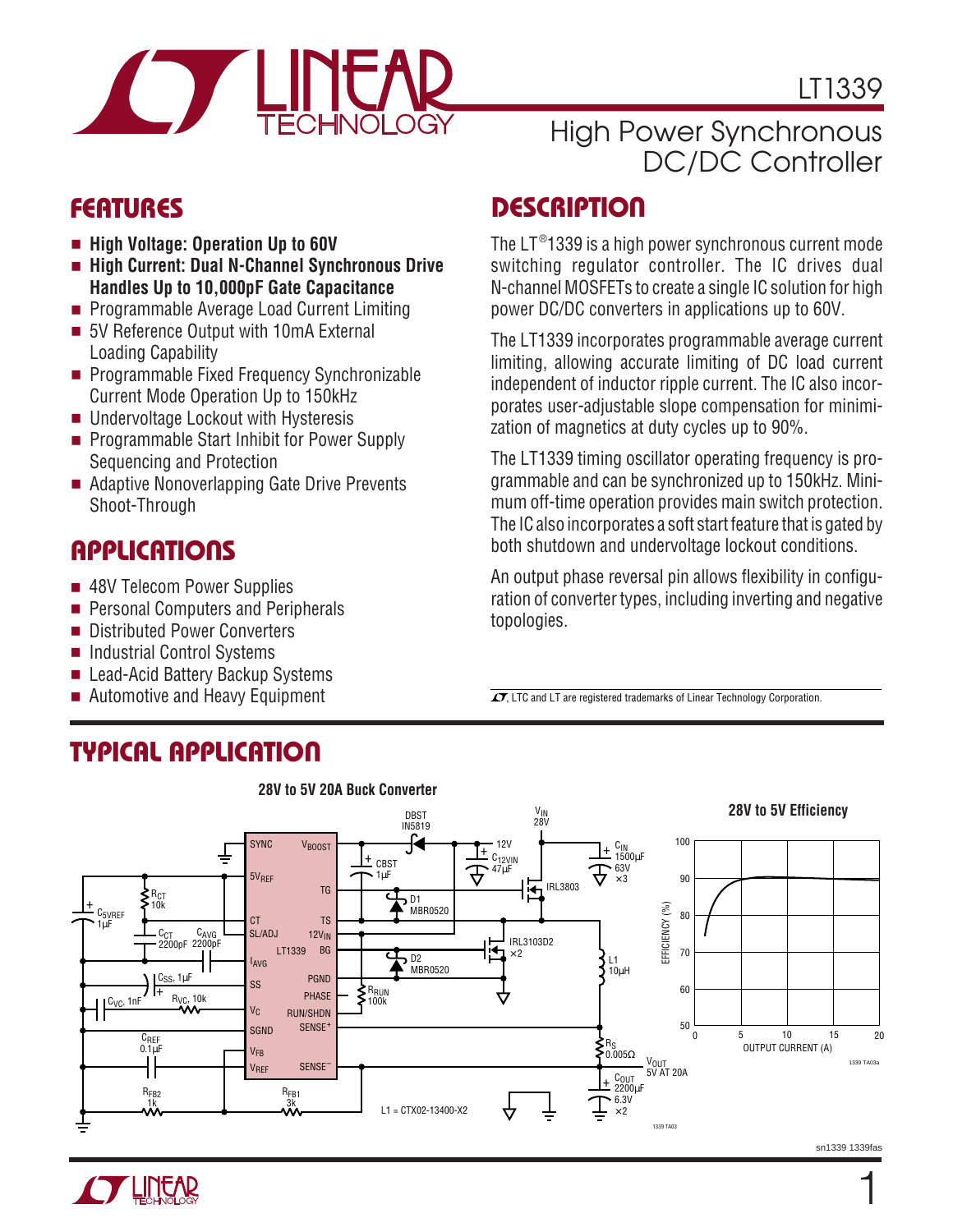### **ABSOLUTE MAXIMUM RATINGS**

#### **(Note 1)**

| <b>Supply Voltages</b>                               |
|------------------------------------------------------|
| Power Supply Voltage $(12V_{IN})$ -0.3V to 20V       |
| Topside Supply Voltage (V <sub>BOOST</sub> )         |
| $V_{TS}$ – 0.3V to $V_{TS}$ + 20V ( $V_{MAX}$ = 75V) |
| Topside Reference Pin Voltage (TS)  -0.3V to 60V     |
| Input Voltages                                       |
| Sense Amplifier Input Common Mode-0.3V to 60V        |
|                                                      |
|                                                      |
| <b>Maximum Currents</b>                              |
|                                                      |
| <b>Maximum Temperatures</b>                          |
| <b>Operating Ambient Temperature Range</b>           |
|                                                      |
|                                                      |
| Storage Temperature Range  -65°C to 150°C            |
| Lead Temperature (Soldering, 10 sec) 300°C           |



**PACKAGE/ORDER INFORMATION** 

Consult factory for Military grade parts.

### **ELECTRICAL CHARACTERISTICS**

 $12V_{IN} = V_{B00ST} = 12V$ ,  $V_C = 2V$ ,  $TS = 0V$ ,  $V_{FB} = V_{REF} = 1.25V$ ,  $C_{TG} = C_{BG} = 3000p$ F,  $T_A = 25°C$  unless otherwise noted.

| <b>SYMBOL</b>                | <b>PARAMETER</b>                                                                                                       | <b>CONDITIONS</b>            |           | MIN         | <b>TYP</b>          | <b>MAX</b>   | <b>UNITS</b>           |
|------------------------------|------------------------------------------------------------------------------------------------------------------------|------------------------------|-----------|-------------|---------------------|--------------|------------------------|
| <b>Supply and Protection</b> |                                                                                                                        |                              |           |             |                     |              |                        |
| $I12$ VIN                    | DC Active Supply Current (Note 2)<br>DC Standby Supply Current                                                         | $V_{\text{RUN/SHDN}} < 0.5V$ | O         |             | 14<br>150           | 20<br>250    | mA<br>μA               |
| <b>BOOST</b>                 | DC Active Supply Current (Note 2)<br>DC Standby Supply Current                                                         | $V_{\text{RUN/SHDN}} < 0.5V$ |           |             | 2.2<br>$\mathbf{0}$ |              | mA<br>μA               |
| VRUN/SHDN                    | Shutdown Rising Threshold                                                                                              |                              | $\bullet$ | 1.15        | 1.25                | 1.35         | V                      |
| V <sub>SSHYST</sub>          | Shutdown Threshold Hysteresis                                                                                          |                              |           |             | 25                  |              | mV                     |
| <sub>Iss</sub>               | Soft Start Charge Current                                                                                              |                              | ●         | 4           | 8                   | 14           | μA                     |
| VUVLO                        | Undervoltage Lockout Threshold - Falling<br>Undervoltage Lockout Threshold - Rising<br>Undervoltage Lockout Hysteresis |                              |           | 8.20<br>200 | 9.00<br>9.35<br>350 | 9.75<br>9.95 | $\vee$<br>$\vee$<br>mV |
| <b>5V Reference</b>          |                                                                                                                        |                              |           |             |                     |              |                        |
| V <sub>REF5</sub>            | 5V Reference Voltage                                                                                                   | Line, Load and Temperature   | ●         | 4.75        | 5.00                | 5.25         | $\vee$                 |
|                              | 5V Reference Line Regulation                                                                                           | $10V \le 12V_{IN} \le 15V$   |           |             | 3                   | 5            | mV/V                   |
| <b>IREF5</b>                 | 5V Reference Load Range - DC<br>Pulse                                                                                  |                              | o<br>O    |             |                     | 10<br>20     | mA<br>mA               |
|                              | 5V Reference Load Regulation                                                                                           | $0 \leq I_{REF5} \leq 20mA$  | 0         |             | $-1.25$             | $-2$         | V/A                    |
| <sub>Isc</sub>               | 5V Reference Short-Circuit Current                                                                                     |                              |           |             | 45                  |              | mA                     |

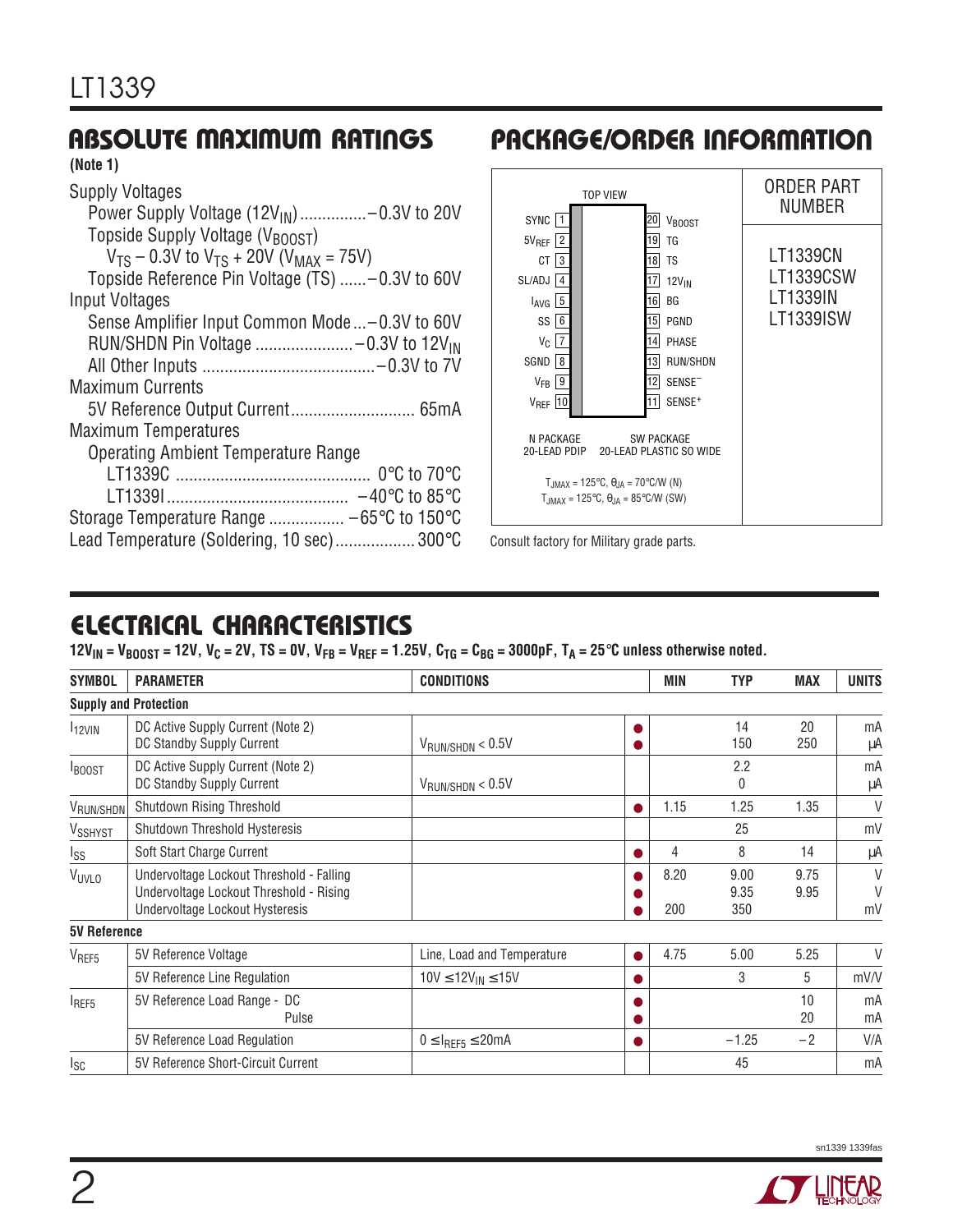### **ELECTRICAL CHARACTERISTICS**

 $12V_{IN} = V_{B00ST} = 12V$ ,  $V_C = 2V$ ,  $TS = 0V$ ,  $V_{FB} = V_{REF} = 1.25V$ ,  $C_{TG} = C_{BG} = 3000p$ F,  $T_A = 25°C$  unless otherwise noted.

| <b>SYMBOL</b>          | <b>PARAMETER</b>                                                         | <b>CONDITIONS</b>                                               |                        | <b>MIN</b>     | <b>TYP</b>     | <b>MAX</b>     | <b>UNITS</b>           |
|------------------------|--------------------------------------------------------------------------|-----------------------------------------------------------------|------------------------|----------------|----------------|----------------|------------------------|
| <b>Error Amplifier</b> |                                                                          |                                                                 |                        |                |                |                |                        |
| V <sub>FB</sub>        | Error Amplifier Reference Voltage                                        | Measured at Feedback Pin                                        | $\bullet$              | 1.242<br>1.235 | 1.250<br>1.250 | 1.258<br>1.265 | $\vee$<br>V            |
| $I_{FB}$               | <b>Feedback Input Current</b>                                            | $V_{FB} = V_{REF}$                                              | $\bullet$              | 0.1            | 0.5            | 1.0            | μA                     |
| $g_m$                  | Error Amplifier Transconductance                                         |                                                                 | $\bullet$              | 1200           | 2000           | 3200           | <b>µmho</b>            |
| $A_V$                  | Error Amplifier Voltage Gain                                             |                                                                 | $\bullet$              | 1500           | 3000           |                | V/V                    |
| $I_{\text{VC}}$        | Error Amplifier Source Current<br>Error Amplifier Sink Current           | $V_{FB} - V_{REF} = 500$ mV                                     | $\bullet$<br>$\bullet$ | 200<br>280     | 275<br>400     |                | μA<br>μA               |
| $V_{\text{VC}}$        | Absolute V <sub>C</sub> Clamp Voltage                                    | Measured at V <sub>C</sub> Pin                                  |                        |                | 3.5            |                | $\vee$                 |
| V <sub>SENSE</sub>     | Peak Current Limit Threshold<br>Average Current Limit Threshold (Note 4) | Measured at Sense Inputs<br>Measured at Sense Inputs            | 0                      | 170<br>110     | 190<br>120     | 130            | mV<br>mV               |
| VIAVG                  | Average Current Limit Threshold                                          | Measured at IAVG Pin                                            |                        |                | 2.5            |                | $\vee$                 |
|                        | <b>Current Sense Amplifier</b>                                           |                                                                 |                        |                |                |                |                        |
| $A_V$                  | Amplifier DC Gain                                                        | Measured at IAVG Pin                                            |                        |                | 15             |                | V/V                    |
| $V_{OS}$               | Amplifier Input Offset Voltage                                           | $2V < V_{CMSENSE} < 60V$ ,<br>$SENSE^{+}$ – $SENSE^{-}$ = $5mV$ | $\bullet$              | 0.1            |                |                | mV                     |
| $I_B$                  | Input Bias Current                                                       | Sink ( $V_{CMSENSE}$ > 5V)<br>Source ( $V_{CMSENSE} = 0V$ )     | 0                      |                | 45<br>700      | 75<br>1200     | μA<br>μA               |
| <b>Oscillator</b>      |                                                                          |                                                                 |                        |                |                |                |                        |
| $f_{0}$                | Operating Frequency, Free Run<br>Frequency Programming Error (Note 3)    | $f_0 \leq 150$ kHz                                              | $\bullet$              | $-5$           |                | 150<br>5       | kHz<br>$\frac{0}{0}$   |
| $I_{\text{CT}}$        | <b>Timing Capacitor Discharge Current</b>                                | LT1339C<br>LT1339I                                              | $\bullet$<br>$\bullet$ | 2.20<br>2.10   | 2.50<br>2.50   | 2.75<br>2.75   | mA<br>mA               |
| VSYNC                  | <b>SYNC Input Threshold</b>                                              | <b>Rising Edge</b>                                              | $\bullet$              | 0.8            |                | 2.0            | $\vee$                 |
| fsync                  | <b>SYNC Frequency Range</b>                                              | $f_{SYNC} \leq 150$ kHz                                         |                        | $f_0$          |                | $1.4f_0$       |                        |
| <b>Output Drivers</b>  |                                                                          |                                                                 |                        |                |                |                |                        |
| $V_{TG,BG}$            | Undervoltage Output Clamp<br>Standby Mode Output Clamp                   | $12V_{IN} \leq 8V$<br>$V_{RUN}$ < 0.5V                          | 0<br>$\bullet$         |                | 0.4            | 0.7<br>0.1     | $\vee$<br>$\mathsf{V}$ |
| $V_{TG}$               | Top Gate On Voltage<br>Top Gate Off Voltage                              |                                                                 | $\bullet$<br>$\bullet$ | 11.0           | 11.9<br>0.4    | 12.0<br>0.7    | $\vee$<br>$\vee$       |
| $t_{\text{TGR}}$       | Top Gate Rise Time                                                       |                                                                 | $\bullet$              |                | 130            | 200            | ns                     |
| t <sub>tgf</sub>       | Top Gate Fall Time                                                       |                                                                 | $\bullet$              |                | 60             | 140            | ns                     |
| V <sub>BG</sub>        | Bottom Gate On Voltage<br>Bottom Gate Off Voltage                        |                                                                 | $\bullet$<br>$\bullet$ | 11.0           | 11.9<br>0.4    | 12.0<br>0.7    | $\vee$<br>V            |
| t <sub>BGR</sub>       | Bottom Gate Rise Time                                                    |                                                                 | $\bullet$              |                | 70             | 200            | ns                     |
| $t_{\text{BGF}}$       | <b>Bottom Gate Fall Time</b>                                             |                                                                 | ●                      |                | 60             | 140            | ns                     |

The ● denotes specifications which apply over the full operating temperature range.

**Note 1:** Absolute maximum ratings are those values beyond which the life of a device may be impaired.

**Note 2:** Supply current specification does not include external FET gate charge currents. Actual supply currents will be higher and vary with operating frequency, operating voltages and the type of external FETs used. See Application Information section.

**Note 3:** Test condition:  $R_{CT} = 16.9k$ ,  $C_{CT} = 1000pF$ .

**Note 4: Test Condition: V<sub>CMSENSE</sub> = 10V.** 

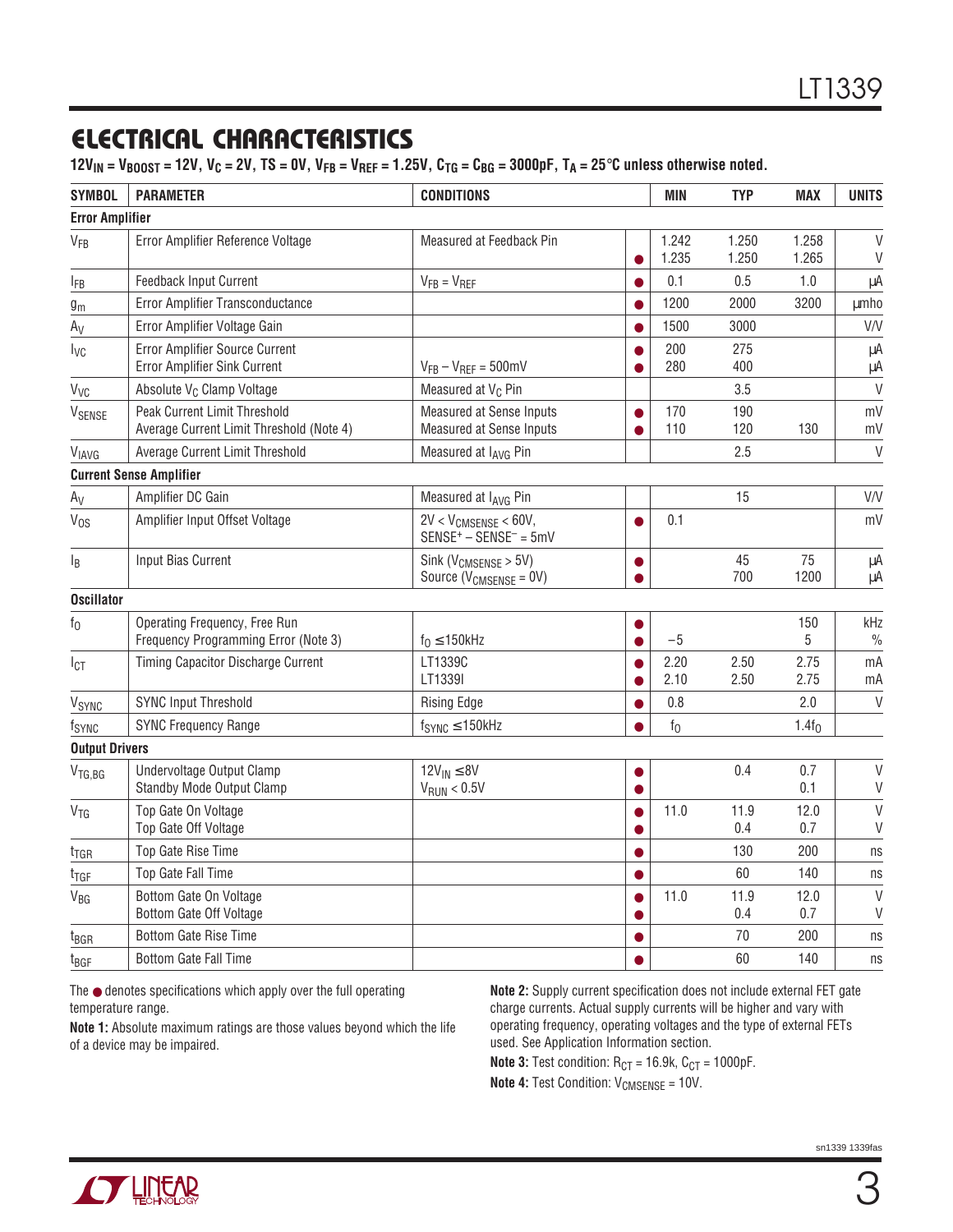### **TYPICAL PERFORMANCE CHARACTERISTICS U W**



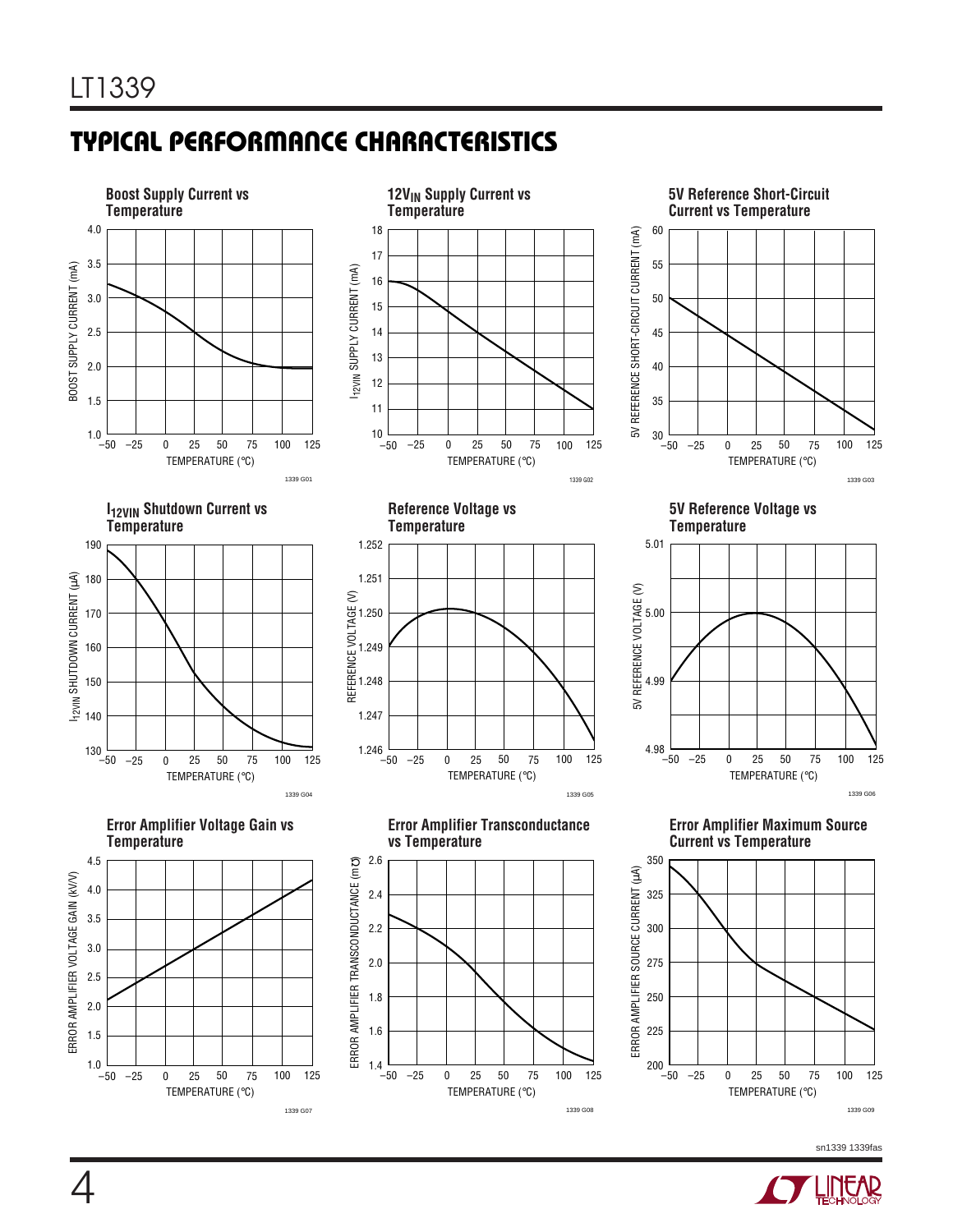### **TYPICAL PERFORMANCE CHARACTERISTICS U W**



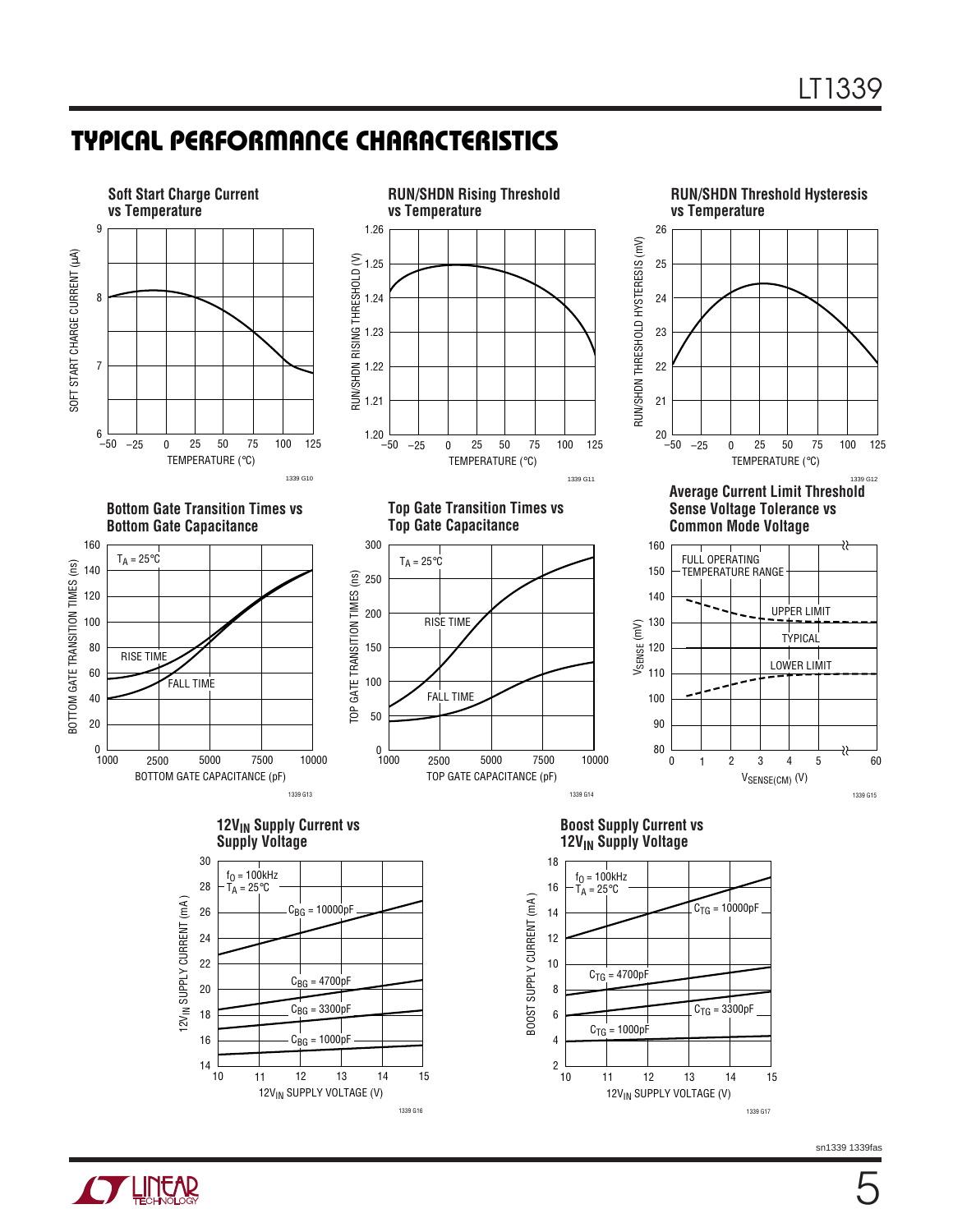### **TYPICAL PERFORMANCE CHARACTERISTICS U W**

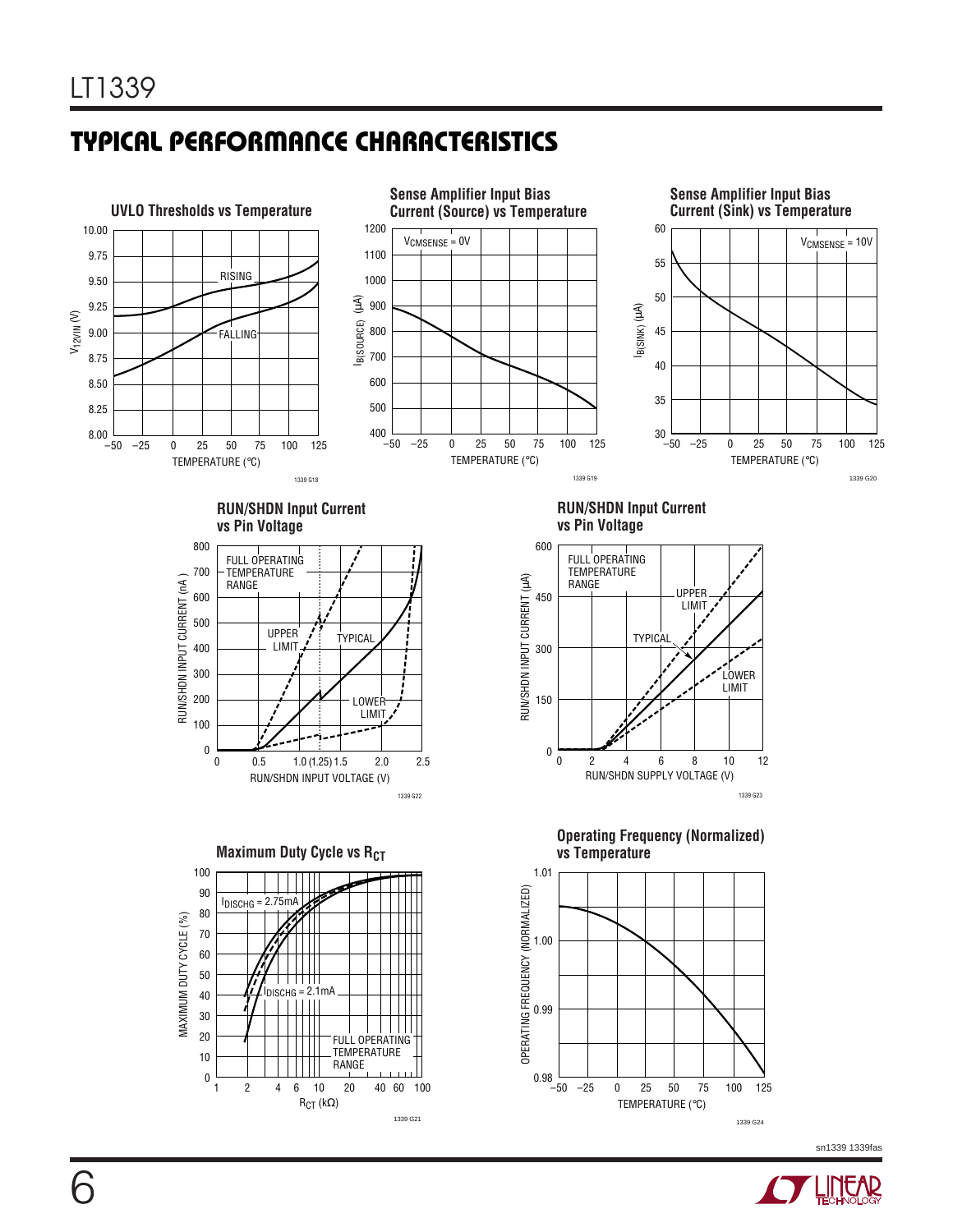### **PIN FUNCTIONS**

**SYNC (Pin 1):** Oscillator Synchronization Pin with TTL-Level Compatible Input. Input drives internal rising edge triggered one-shot; sync signal on/off times should be  $\geq$ 1µs (10% to 90% DC at 100kHz). Does not contain internal pull-up. Connect to SGND if not used.

**5V<sub>RFF</sub>** (Pin 2): 5V Output Reference. Allows connection of external loads up to 10mA DC. (Reference is not available in shutdown.) Typically bypassed with 1µF capacitor to SGND.

**CT (Pin 3):** Oscillator Timing Pin. Connect a capacitor  $(C_{CT})$  to ground and a pull-up resistor (R<sub>CT</sub>) to the 5V<sub>REF</sub> supply. Typical values are CT = 1000pF and 10k  $\leq$  R<sub>CT</sub> ≤ 30k.

**SL/ADJ (Pin 4):** Slope Compensation Adjustment. Allows increased slope compensation for certain high duty cycle applications. Resistive loading of the pin increases effective slope compensation. A resistor divider from the  $5V_{RFF}$  pin can tailor the onset of additional slope compensation to specific regions in each switch cycle. Pin can be floated or connected to  $5V_{BFF}$  if no additional slope compensation is required. (See Applications Information section for slope compensation details.)

**I<sub>AVG</sub>** (Pin 5): Average Current Limit Integration. Frequency response characteristic is set using the  $50k\Omega$ output impedance and external capacitor to ground. Averaging roll-off typically set at 1 to 2 orders of magnitude under switching frequency. (Typical capacitor value ~1000pF for  $f_0 = 100$ kHz.) Shorting this pin to SGND will disable the average current limit function.

**SS (Pin 6):** Soft Start. Generates ramping threshold for regulator current limit during start-up and after UVLO event by sourcing about 8µA into an external capacitor.

**V<sub>C</sub>** (Pin 7): Error Amplifier Output. RC load creates dominant compensation in power supply regulation feedback loop to provide optimum transient response. (See Applications Information section for compensation details.)

**SGND (Pin 8):** Small-Signal Ground. Connect to negative terminal of  $C_{\text{OUT}}$ .

V<sub>FB</sub> (Pin 9): Error Amplifier Inverting Input. Used as voltage feedback input node for regulator loop. Pin sources about 0.5µA DC bias current to protect from an open feedback path condition.

**VREF (Pin 10):** Bandgap Generated Voltage Reference Decoupling. Connect a capacitor to signal ground. (Typical capacitor value  $\sim 0.1 \mu$ F.)

**SENSE<sup>+</sup>** (Pin 11): Current Sense Amplifier Inverting Input. Connect to most positive (DC) terminal of current sense resistor.

**SENSE – (Pin 12):** Current Sense Amplifier Noninverting Input. Connect to most negative (DC) terminal of current sense resistor.

**RUN/SHDN (Pin 13):** Precision Referenced Shutdown. Can be used as logic level input for shutdown control or as an analog monitor for input supply undervoltage protection, etc. IC is enabled when RUN/SHDN pin rising edge exceeds 1.25V. About 25mV of hysteresis helps assure stable mode switching. All internal functions are disabled in shutdown mode. If this function is not desired, connect RUN/SHDN to  $12V_{IN}$  (typically through a 100k resistor). See Applications Information section.

**PHASE (Pin 14):** Output Driver Phase Control. If Pin 14 is not connected (floating), the topside driver operates the main switch, with the bottom side driver operating the synchronous switch. Shorting Pin 14 to ground reverses the roles of the output drivers. PHASE is typically shorted to ground for inverting and boost configurations. Positive buck configuration requires the PHASE pin to float. See Applications Information section.

**PGND (Pin 15):** Power Ground. References the bottom side output switch and internal driver control circuits. Connect with low impedance trace to  $V_{IN}$  decoupling capacitor negative (ground) terminal.

**BG (Pin 16):** Bottom Side Output Driver. Connects to gate of bottom side external power FET.

**12V<sub>IN</sub>** (Pin 17): 12V Power Supply Input. Bypass with at least 1µF to PGND.

**TS (Pin 18):** Boost Output Driver Reference. Typically connects to source of topside external power FET and inductive switch node.

**TG (Pin 19):** Topside (Boost) Output Driver. Connects to gate of topside external power FET.

**VBOOST (Pin 20):** Topside Power Supply. Bootstrapped via 1µF capacitor tied to switch node (Pin 18) and Schottky diode connected to the  $12V_{IN}$  supply.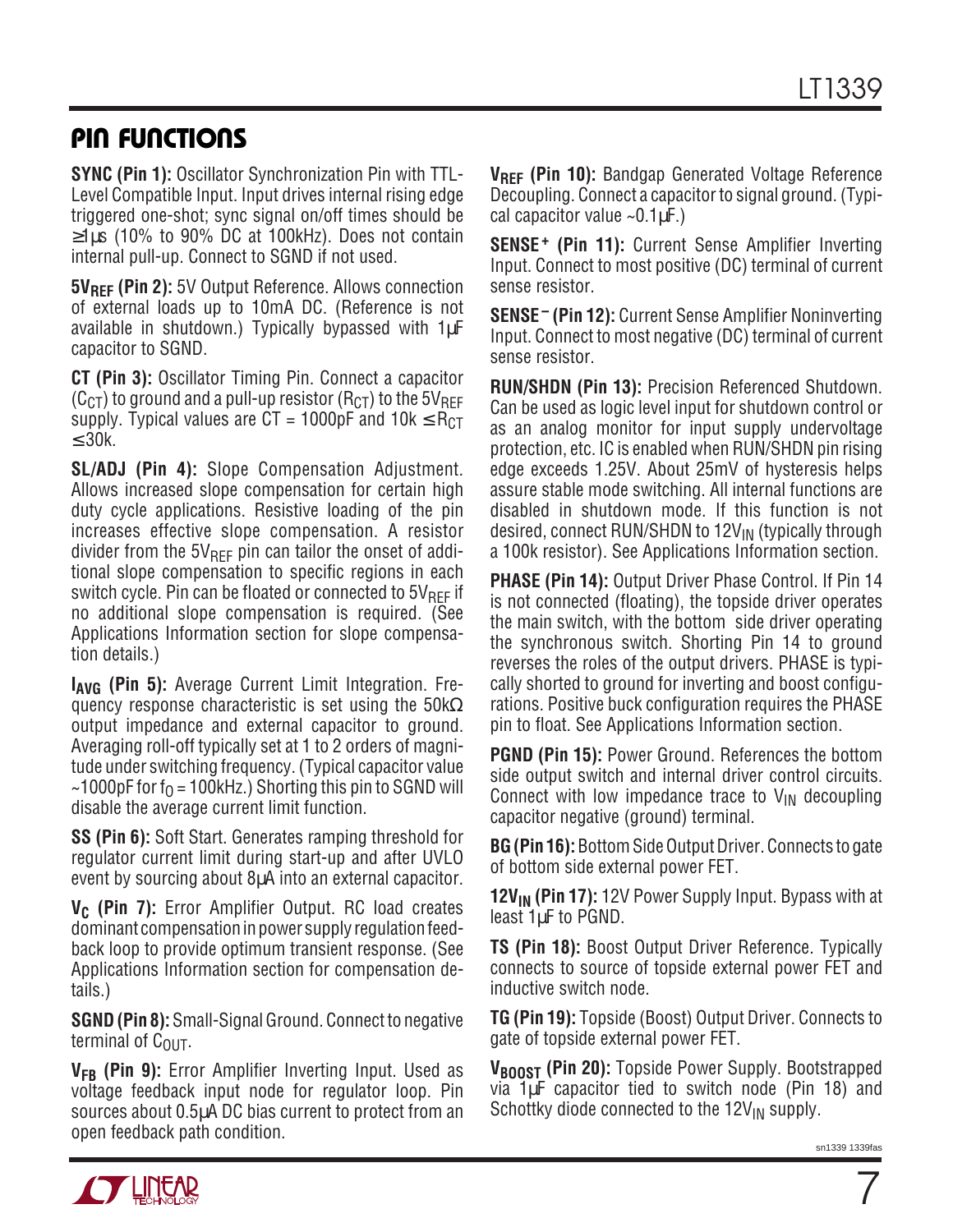### **FUNCTIONAL BLOCK DIAGRAM**



#### **OPERATION u (Refer to Functional Block Diagram)**

#### **Basic Control Loop**

The LT1339 uses a constant frequency, current mode synchronous architecture. The timing of the IC is provided through an internal oscillator circuit, which can be synchronized to an external clock, programmable to operate at frequencies up to 150kHz. The oscillator creates a modified sawtooth wave at its timing node (CT) with a slow charge, rapid discharge characteristic.

During typical positive buck operation, the main switch MOSFET is enabled at the start of each oscillator cycle. The main switch stays enabled until the current through the switched inductor, sensed via the voltage across a series sense resistor  $(R_{\text{SENSE}})$ , is sufficient to trip the current comparator (IC1) and, in turn, reset the RS latch. When the RS latch resets, the main switch is disabled, and the synchronous switch MOSFET is enabled. Shoot-through prevention logic prohibits enabling of the synchronous switch until the main switch is fully disabled. If the current comparator threshold is not obtained throughout the entire oscillator charge period, the RS latch is bypassed and the main switch is disabled during the oscillator discharge time. This "minimum off time" assures adequate charging of the bootstrap supply, protects the main switch, and is typically about 1 $\mu$ s.

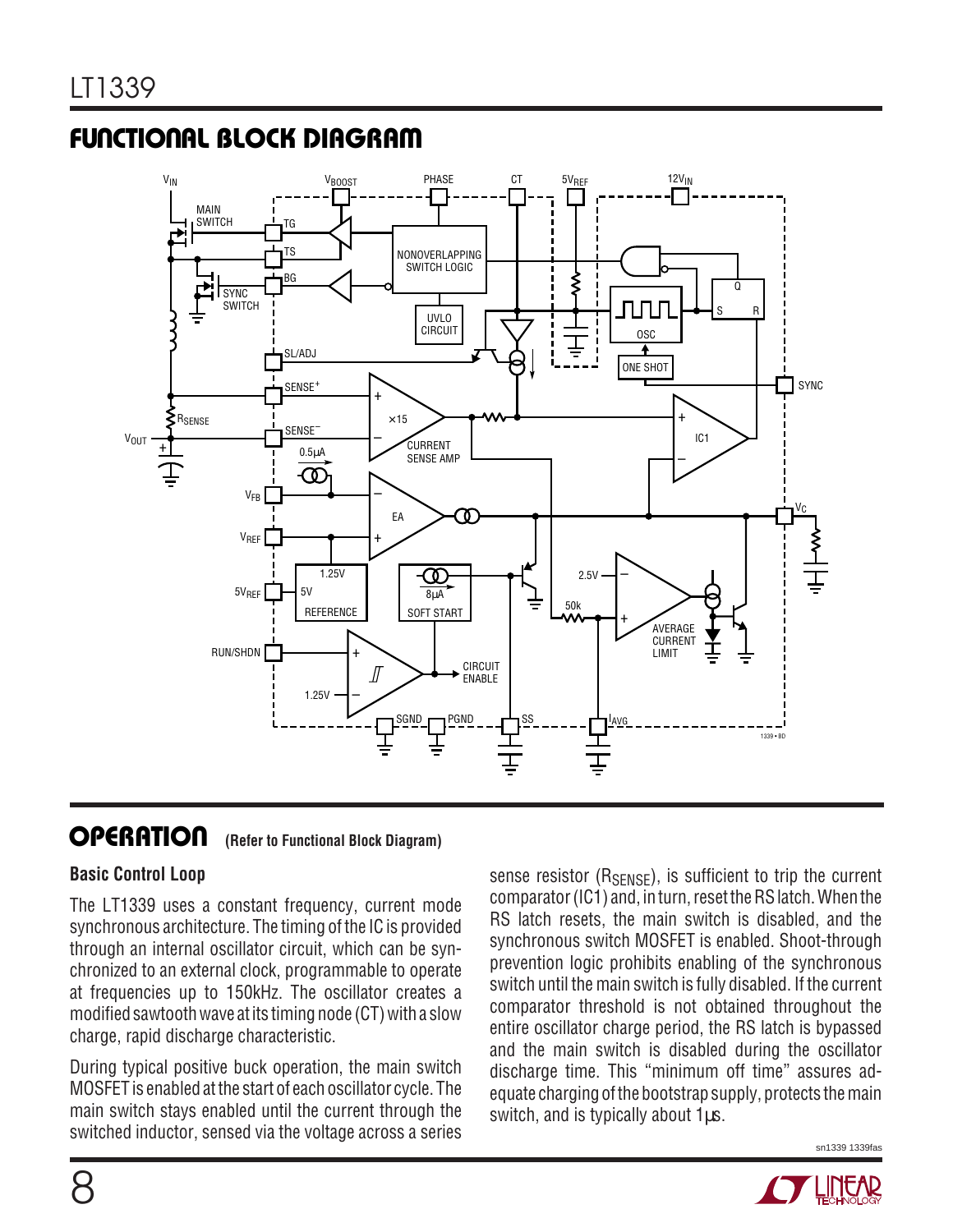#### **OPERATION U (Refer to Functional Block Diagram)**

The current comparator trip threshold is set on the  $V_C$  pin, which is the output of a transconductance amplifier, or error amplifier (EA). The error amplifier integrates the difference between a feedback voltage (on the  $V_{FB}$  pin) and an internal bandgap generated reference voltage of 1.25V, forming a signal that represents required load current. If the supplied current is insufficient for a given load, the output will droop, thus reducing the feedback voltage. The error amplifier forces current out of the  $V_C$ pin, increasing the current comparator threshold. Thus, the circuit will servo until the provided current is equal to the required load and the average output voltage is at the value programmed by the feedback resistors.

#### **Average Current Limit**

The output of the sense amplifier is monitored by a single pole integrator comprised of an external capacitor on the  $I_{\text{AVG}}$  pin and an internal impedance of approximately 50kΩ. If this averaged value signal exceeds a level corresponding to 120mV across the external sense resistor, the current comparator threshold is clamped and cannot continue to rise in response to the error amplifier. Thus, if average load current requirements exceed 120mV/R<sub>SENSE</sub>, the supply will current limit and the output voltage will fall out of regulation. The average current limit circuit monitors the sense amplifier output without slope compensation or ripple current contributions, therefore the average load current limit threshold is unaffected by duty cycle.

#### **Undervoltage Lockout**

The LT1339 employs an undervoltage lockout circuit (UVLO) that monitors the 12V supply rail. This circuit disables the output drive capability of the LT1339 if the 12V supply drops below about 9V. Unstable mode switching is prevented through 350mV of UVLO threshold hysteresis.

#### **Adaptive Nonoverlapping Output Stage**

The FET driver output stage implements adaptive nonoverlapping control. This circuitry maintains dead time independent of the type, size or operating conditions of the switch elements. The control circuit monitors the output gate drive signals, insuring that the switch gate (being disabled) is fully discharged before enabling the other switch driver.

#### **Shutdown**

The LT1339 can be put into low current shutdown mode by pulling the RUN/SHDN pin low, disabling all circuit functions. The shutdown threshold is a bandgap referred voltage of 1.25V typical. Use of a precision threshold on the shutdown circuit enables use of this pin for undervoltage protection of the  $V_{IN}$  supply and/or power supply sequencing.

#### **Soft Start**

The LT1339 incorporates a soft start function that operates by slowly increasing the internal current limit. This limit is controlled by clamping the  $V_C$  node to a low voltage that climbs with time as an external capacitor on the SS pin is charged with about 8µA. This forces a graceful climb of output current capability, and thus a graceful increase in output voltage until steady-state regulation is achieved. The soft start timing capacitor is clamped to ground during shutdown and during undervoltage lockout, yielding a graceful output recovery from either condition.

#### **5V Internal Reference**

Power for the oscillator timing elements and most other internal LT1339 circuits is derived from an internal 5V reference, accessible at the  $5V_{\text{RFE}}$  pin. This supply pin can be loaded with up to 10mA DC (20mA pulsed) for convenient biasing of local elements such as control logic, etc.

#### **Slope Compensation**

For duty cycles greater than 50%, slope compensation is required to prevent current mode duty cycle instability in the regulator control loop. The LT1339 employs internal slope compensation that is adequate for most applications. However, if additional slope compensation is desired, it is available through the SL/ADJ pin. Excessive slope compensation will cause reduction in maximum load current capability and therefore is not desirable.

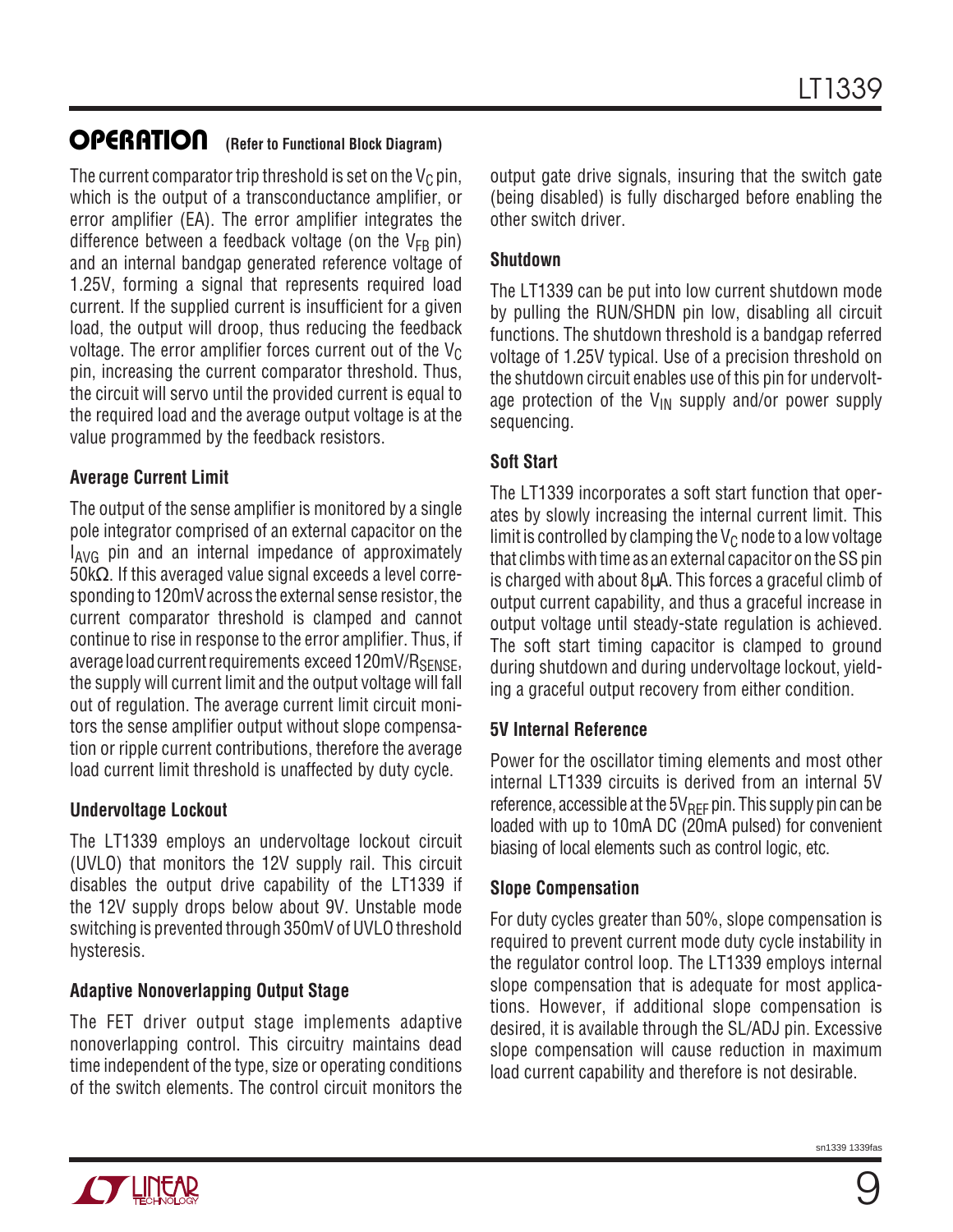### **RSENSE Selection for Output Current**

R<sub>SENSE</sub> generates a voltage that is proportional to the inductor current for use by the LT1339 current sense amplifier. The value of  $R_{\text{SENSF}}$  is based on the required load current. The average current limit function has a typical threshold of 120mV/R<sub>SFNSF</sub>, or:

 $R<sub>SENSE</sub> = 120mV/l<sub>LIMIT</sub>$ 

Operation with  $V_{\text{SFNSF}}$  common mode voltage below 4.5V may slightly degrade current limit accuracy. See Average Current Limit Threshold Tolerance vs Common Mode Voltage curve in the Typical Performance Characteristics section for more information.

#### **Output Voltage Programming**

Output voltage is programmed through a resistor feedback network to  $V_{FB}$  (Pin 9) on the LT1339. This pin is the inverting input of the error amplifier, which is internally referenced to 1.25V. The divider is ratioed to provide 1.25V at the  $V_{FB}$  pin when the output is at its desired value.

The output voltage is thus set following the relation:

 $V_{OIII} = 1.25(1 + R2/R1)$ 

when an external resistor divider is connected to the output as shown in Figure 1.



**Figure 1. Programming LT1339 Output Voltage**

If high value feedback resistors are used, the input bias current of the  $V_{FB}$  pin (1µA maximum) could cause a slight increase in output voltage. A Thevenin resistance at the  $V_{FB}$  pin of  $<5k$  is recommended.

### **Oscillator Components R<sub>CT</sub> and C<sub>CT</sub>**

The LT1339 oscillator creates a modified sawtooth wave at its timing node (CT) with a slow charge, rapid discharge characteristic. The rapid discharge time corresponds to the minimum off-time of the PWM controller. This limits maximum duty cycle ( $DC_{MAX}$ ) to:

$$
DC_{MAX} = 1 - (t_{DISCH})(f_0)
$$

This relation corresponds to the minimum value of the timing resistor ( $R<sub>CT</sub>$ ), which can be determined according to the following relation ( $R<sub>CT</sub>$  vs DC<sub>MAX</sub> graph appears in the Typical Performance Characteristics section):

$$
R_{CT(MIN)} \approx [(0.8)(10^{-3})(1 - DC_{MAX})]^{-1}
$$

Values for  $R<sub>CT</sub> > 15k$  yield maximum duty cycles above 90%. Given a timing resistor value, the value of the timing capacitor  $(C<sub>CT</sub>)$  can then be determined for desired operating frequency ( $f<sub>0</sub>$ ) using the relation:

$$
C_{CT} \approx \frac{\left(1/ \text{f}_0\right) - \left(100\right) \left(10^{-9}\right)}{\left(R_{CT}/1.85\right) + \frac{1.75}{\left(2.5\right) \left(10^{-3}\right) - \left(3.375/R_{CT}\right)}}
$$

A plot of Operating Frequency vs  $R<sub>CT</sub>$  and  $C<sub>CT</sub>$  is shown in Figure 2. Typical 100kHz operational values are  $C_{CT}$  = 1000pF and  $R_{CT} = 16.9k$ .



**Figure 2. Oscillator Frequency vs RCT, CCT** 

### **Average Current Limit**

The average current limit function is implemented using an external capacitor ( $C_{AVG}$ ) connected from  $I_{AVG}$  to SGND that forms a single pole integrator with the  $50 \text{k}\Omega$  output

sn1339 1339fas

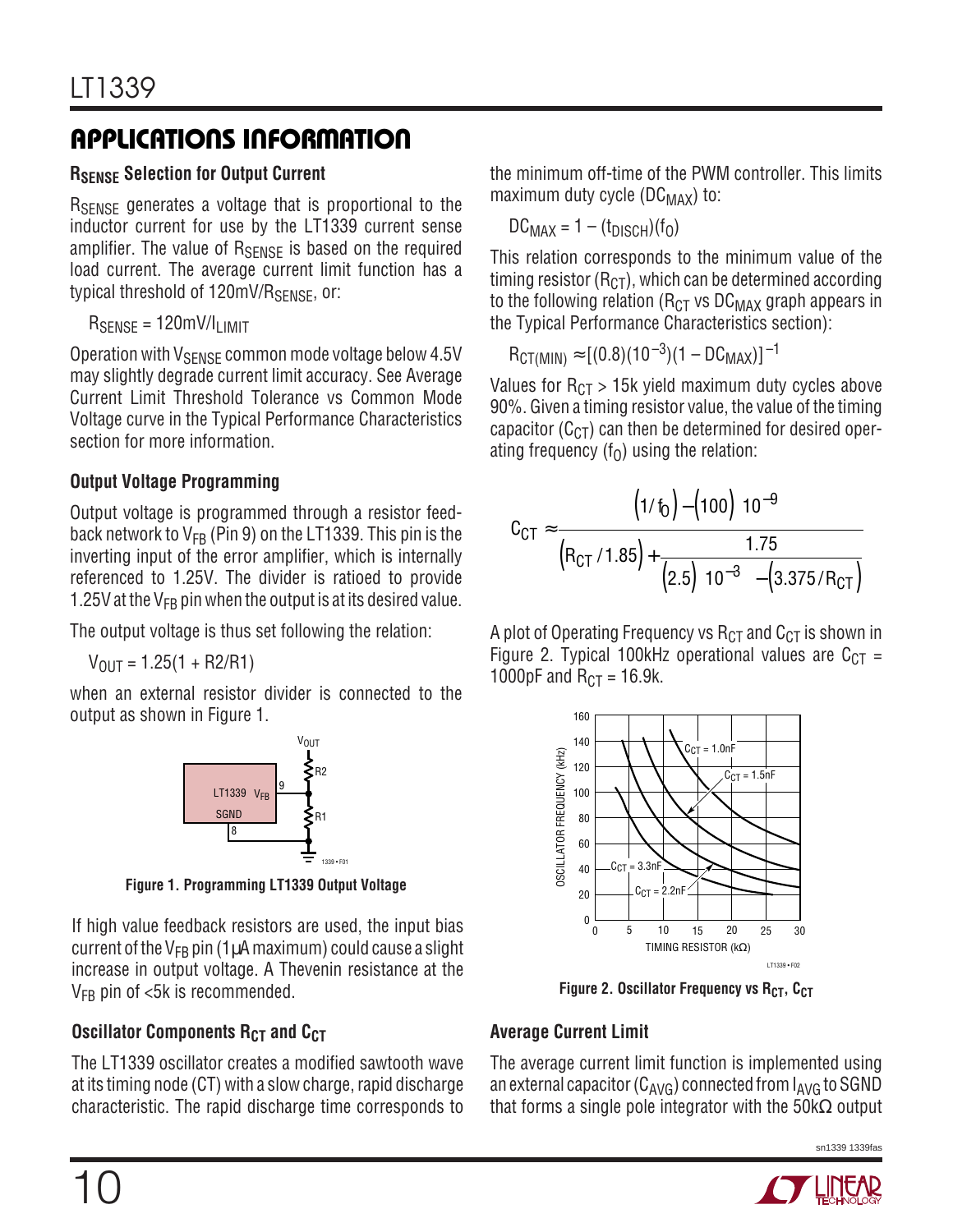impedance of the IAVG pin. The integrator corner frequency is typically set 1 to 2 orders of magnitude below the oscillator frequency and follows the relation:

 $f_{-3dB} = (3.2)(10^{-6})/C_{AVG}$ 

The average current limit function can be disabled by shorting the  $I_{AVG}$  pin directly to SGND.

#### **Soft Start Programming**

The current control pin  $(V_C)$  limits sensed inductor current to zero at voltages less than a transistor  $V_{BF}$ , to full average current limit at  $V_C = V_{BE} + 1.8V$ . This generates a 1.8V full regulation range for average load current. An internal voltage clamp forces the V<sub>C</sub> pin to a V<sub>BE</sub> – 100mV above the SS pin voltage. This 100mV "dead zone" assures 0% duty cycle operation at the start of the soft start cycle, or when the soft start pin is pulled to ground. Given the typical soft start current of 8µA and a soft start timing capacitor  $C_{SS}$ , the start-up delay time to full available average current will be:

 $t_{SS} = (1.5)(10^5)(C_{SS})$ 

### **Boost Supply**

The  $V_{\text{BODST}}$  supply is bootstrapped via an external capacitor. This supply provides gate drive to the topside switch FET. The bootstrap capacitor is charged from  $12V_{IN}$  through a diode when the switch node is pulled low.

The diode reverse breakdown voltage must be greater than  $V_{IN}$  + 12V<sub>IN</sub>. The bootstrap capacitor should be at least 100 times greater than the total input capacitance of the topside FET. A capacitor in the range of  $0.1 \mu$ F to  $1 \mu$ F is generally adequate for most applications.

#### **Shutdown Function—Input Undervoltage Detect and Threshold Hysteresis**

The LT1339 RUN/SHDN pin uses a bandgap generated reference threshold of about 1.25V. This precision threshold allows use of the RUN/SHDN pin for both logic-level shutdown applications and analog monitoring applications such as power supply sequencing.

Because an LT1339 controlled converter is a power transfer device, a voltage that is lower than expected on the input supply could require currents that exceed the



If additional hysteresis is desired for the enable function, an external feedback resistor can be used from the LT1339 regulator output. If connection to the regulator output is not desired, the  $5V_{RFF}$  internal supply pin can be used. Figure 3 shows a resistor connection on a 48V to 5V converter that yields a 40V  $V_{IN}$  start-up threshold for regulator enable and also provides about 10% input referred hysteresis.



**Figure 3. Input Supply Sequencing Programming**

The shutdown function can be disabled by connecting the RUN/SHDN pin to the  $12V_{IN}$  rail. This pin is internally clamped to 2.5V through a 20k series input resistance and will therefore draw about 0.5mA when tied directly to 12V. This additional current can be minimized by making the connection through an external resistor (100k is typically used).

#### **Operation with Split Supplies and Supply Sequencing**

sn1339 1339fas N-channel power MOSFETs can parasitically turn themselves on due to leakage currents or capacitive coupling onto the MOSFET gate. In shutdown, this is prevented by active pull-down clamps on the TG and BG driver outputs of the LT1339. These clamps are active when  $12V_{IN} > 0.7V$ . The  $12V_{IN}$  power supply for the LT1339 is usually derived from the converter input supply; however, these supplies can be independent. If these supplies are independent and

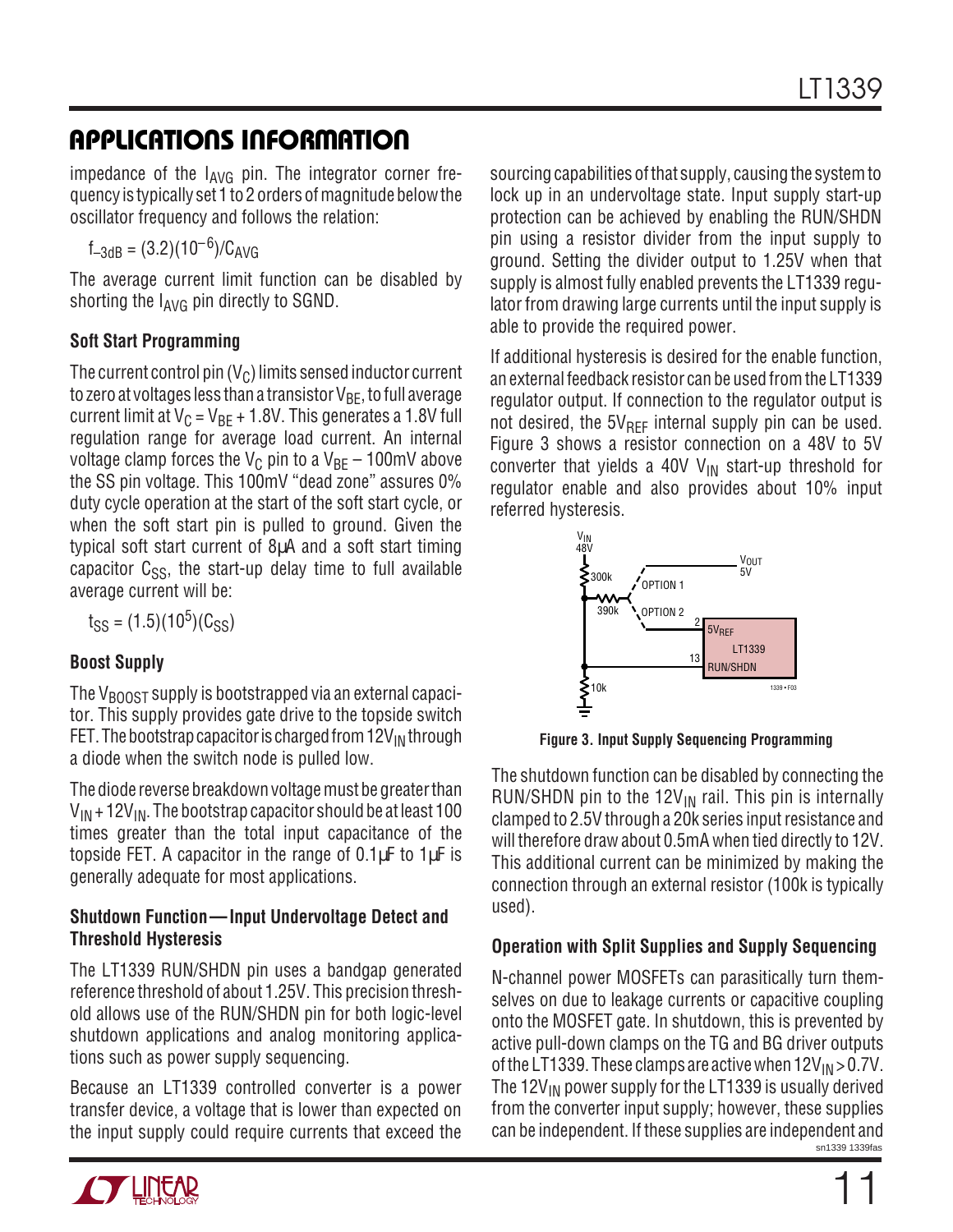the converter input supply is enabled with no voltage on the LT1339 12 $V_{IN}$  pin, the LT1339 driver output clamps will not be activated. To prevent turn-on, an external current path must be used to bleed off charge on the switch MOSFET gates. High value bleed resistors (50k to 250k) should be connected between the TG and SW pins and between BG and PGND. This provides discharge paths for the switch MOSFET gates, preventing parasitic turn-on and damage to the MOSFETs.

#### **Inductor Selection**

The inductor for an LT1339 converter is selected based on output power, operating frequency and efficiency requirements. Generally, the selection of inductor value can be reduced to desired maximum ripple current in the inductor (∆I). For a buck converter, the minimum inductor value for a desired maximum operating ripple current can be determined using the following relation:

$$
L_{MIN} = \frac{(V_{OUT})(V_{IN} - V_{OUT})}{(\Delta I)(f_0)(V_{IN})}
$$

where  $f_0$  = operating frequency. Given an inductor value (L), the peak inductor current is the sum of the average inductor current  $(I_{AVG})$  and half the inductor ripple current  $(\Delta I)$ , or:

$$
I_{PK} = I_{AVG} + \frac{(V_{OUT})(V_{IN} - V_{OUT})}{(2)(L)(f_0)(V_{IN})}
$$

The inductor core type is determined by peak current and efficiency requirements. The inductor core must withstand peak current without saturating, and series winding resistance and core losses should be kept as small as is practical to maximize conversion efficiency.

The LT1339 peak current limit threshold is 40% greater than the average current limit threshold. Slope compensation effects reduce this margin as duty cycle increases. This margin must be maintained to prevent peak current limit from corrupting the programmed value for average current limit. Programming the peak ripple current to less than 15% of the desired average current limit value will assure porper operation of the average current limit feature through 90% duty cycle (see Slope Compensation section).

#### **Oscillator Synchronization**

The LT1339 oscillator generates a modified sawtooth waveform at the  $C_T$  pin between low and high thresholds of about 0.8V (vl) and 2.5V (vh) respectively. The oscillator can be synchronized by driving a TTL level pulse into the SYNC pin. This inputs to a one-shot circuit that reduces the oscillator high threshold to 2V for about 200ns. The SYNC input signal should have minimum high/low times of  $\geq 1$ µs.



### **Waveforms (at C<sub>T</sub> Pin)**

### **Slope Compensation**

Current mode switching regulators that operate with a duty cycle greater than 50% and have continuous inductor current can exhibit duty cycle instability. While a regulator will not be damaged and may even continue to function acceptably during this type of subharmonic oscillation, an irritating high-pitched squeal is usually produced.

sn1339 1339fas The criterion for current mode duty cycle instability is met when the increasing slope of the inductor ripple current is less than the decreasing slope, which is the case at duty cycles greater than 50%. This condition is illustrated in Figure 5a. The inductor ripple current starts at  $I_1$ , at the beginning of each oscillator switch cycle. Current increases at a rate S1 until the current reaches the control trip level  $1<sub>2</sub>$ . The controller servo loop then disables the main switch (and enables the synchronous switch) and inductor current begins to decrease at a rate S2. If the current switch point  $(I_2)$  is perturbed slightly and increased by ∆I, the cycle time ends such that the minimum current point is increased by a factor of  $(1 + S2/S1)$ to start the next cycle. On each successive cycle, this error is multiplied by a factor of S2/S1. Therefore, if S2/S1 is  $\geq$  1, the system is unstable.

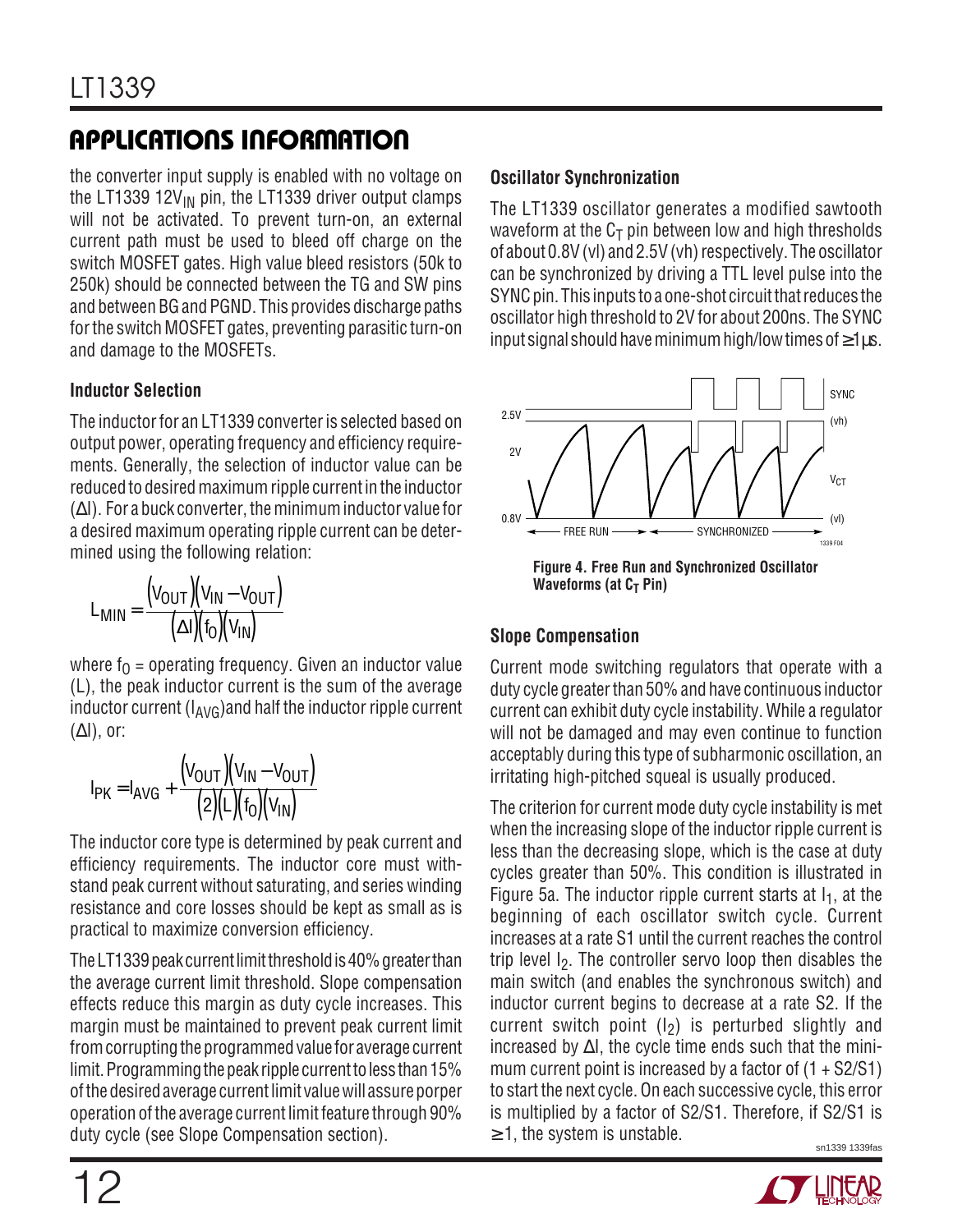Subharmonic oscillations can be eliminated by augmenting the increasing ripple current slope (S1) in the control loop. This is accomplished by adding an artificial ramp on the inductor current waveform internal to the IC (with a slope  $S_X$ ) as shown in Figure 5b. If the sum of the slopes  $S1 + S<sub>X</sub>$  is greater than S2, the condition for subharmonic oscillation no longer exists.

For a buck converter, the required additional current waveform slope, or "Slope Compensation," follows the relation:

$$
S_X \ge \left(\frac{V_{1N}}{L}\right)\left(2DC - 1\right)
$$

For duty cycles less than 50% (DC < 0.5),  $S_X$  is negative and is not required. For duty cycles greater than  $50\%$ , S<sub>x</sub> takes on values dependent on S1 and duty cycle. This leads to a minimum inductance requirement for a given  $V_{IN}$  and duty cycle of:

$$
L_{MIN} = \left(\frac{V_{IN}}{S_X}\right)(2DC-1)
$$

The LT1339 contains an internal  $S_X$  slope compensation ramp that has an equivalent current referred value of:

$$
0.084 \left(\frac{f_0}{R_{\text{SENSE}}}\right) \qquad \text{Amp/s}
$$

where  $f_0$  is oscillator frequency. This yields a minimum inductance requirement of:

$$
L_{MIN} \geq \frac{(V_{IN})(R_{SENSE})(2DC-1)}{(0.084)(f_0)}
$$

A down side of slope compensation is that, since the IC servo loop senses an increase in perceived inductor current, the



**Figure 5. Inductor Current at DC > 50% and Slope Compensation Adjusted Signal**

internal current limit functions are affected such that the maximum current capability of a regulator is reduced by the same amount as the effective current referred slope compensation. The LT1339, however, uses a current limit scheme that is independent of slope compensation effects (average current limit). This provides operation at any duty cycle with no reduction in current sourcing capability, provided ripple current peak amplitude is less than 15% of the current limit value. For example, if the supply is set up to current limit at 10A, as long as the peak inductor current is less than 11.5A, duty cycles up to 90% can be achieved without compromising the average current limit value.

If an inductor smaller than the minimum required for internal slope compensation (calculated above as  $L_{MIN}$ ) is desired, additional slope compensation is required. The LT1339 provides this capability through the SL/ADJ pin. This feature is implemented by referencing this pin via a resistor divider from the  $5V_{RFF}$  pin to ground. The additional slope compensation will be affected at the point in the oscillator waveform (at pin CT) corresponding to the voltage set by the resistor divider. Additional slope compensation can be calculated using the relation:

$$
S_{XADD} = \frac{(2500)(f_0)}{(R_{EQ})(R_{SENSE})}
$$
 Amp/s

where  $R_{FO}$  is the effective resistance of the resistor divider. Actual compensation will be somewhat greater due to internal curvature correction circuitry that imposes an exponential increase in the slope compensation waveform,



**Figure 6. Maximum Ripple Current (Normalized) vs Duty Cycle for Average Current Limit**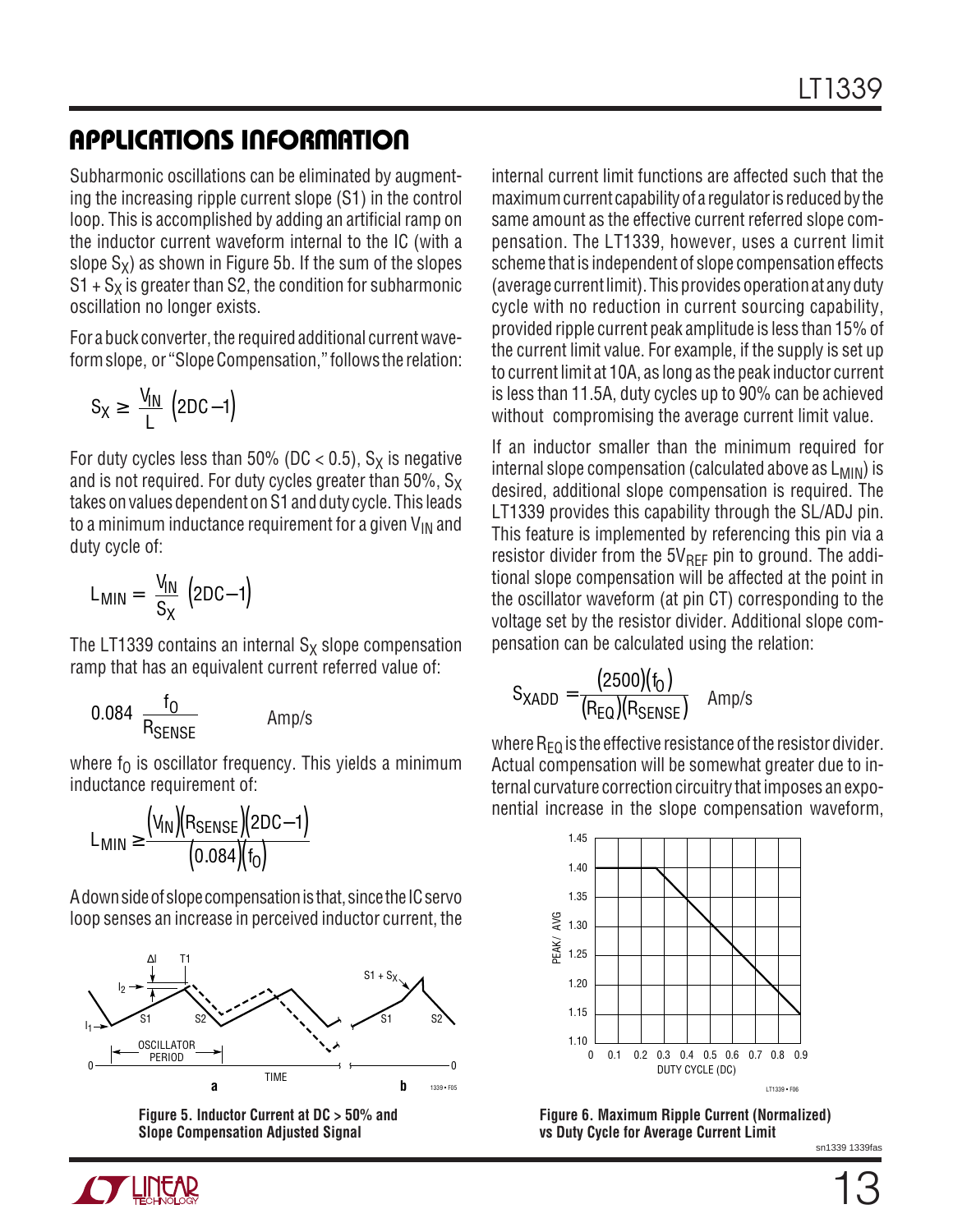further increasing the effective compensation slope up to 20% for a given setting.

Design Example:

 $V_{IN} = 20V$  $V_{\text{OUT}} = 15V$  (DC = 0.75)  $R_{\text{SENSE}} = 0.01\Omega$  $f<sub>0</sub> = 100kHz$  $L = 5 \mu H$ 

The minimum inductor usable with no additional slope compensation is:

$$
L_{MIN} \ge \frac{(20V)(0.01\Omega)(1.5-1)}{(0.084)(100000)} = 11.9 \mu H
$$

Since  $L = 5\mu H$  is less than  $L_{MIN}$ , additional slope compensation is necessary. The total slope compensation required is:

$$
S_X \ge \left(\frac{20V}{5\mu H}\right)(1.5-1) = \left(2\right)\left(10^6\right) \qquad \text{Amp/s}
$$

Subtracting the internally generated slope compensation and solving for the required effective resistance at SL/ADJ yields:

$$
R_{EQ} \leq \frac{\big(2500\big)\!\!\big(f_0\big)}{\big(2\big)\!\!\big(10^6\big)\!\!\big(R_{SENSE}\big)\!-\!\big(0.084\big)\!\!\big(f_0\big)}\!=21.5k
$$

Setting the resistor divider reference voltage at 2V assures that the additional compensation waveform will be enabled at 75% duty cycle. As shown in Figure 7a, using  $R_{S11}$  = 45k and  $R_{S12}$  = 30k sets the desired reference voltage and has a  $R_{EQ}$  of 18k, which meets both design requirements. Figure 7b shows the slope compensation effective waveforms both with and without the SL/ADJ external resistors.

### **Power MOSFET and Catch Diode Selection**

External N-channel MOSFET switches are used with the LT1339. The positive gate-source drive voltage of the LT1339 for both switches is roughly equivalent to the  $12V_{IN}$  supply voltage, so standard threshold MOSFETs can be used.



**Figure 7a. External Slope Compensation Resistors**



**Figure 7b. Slope Compensation Waveforms**

Selection criteria for the power MOSFETs include the "ON" resistance  $(R_{DS(ON)})$ , reverse transfer capacitance  $(C_{RSS})$ , maximum drain-source voltage  $(V_{DSS})$  and maximum output current.

The power FETs selected must have a maximum operating  $V_{DSS}$  exceeding the maximum  $V_{IN}$ .  $V_{GS}$  voltage maximum must exceed the  $12V_{IN}$  supply voltage.

Once voltage requirements have been determined,  $R_{DS(ON)}$ can be selected based on allowable power dissipation and required output current.

In an LT1339 buck converter, the average inductor current is equal to the DC load current. The average currents through the main and synchronous switches are:

$$
I_{\text{MAIN}} = (I_{\text{LOAD}})(DC)
$$
  

$$
I_{\text{SYNC}} = (I_{\text{LOAD}})(1 - DC)
$$

The  $R_{DS(ON)}$  required for a given conduction loss can be calculated using the relation:

 $P_{LOSS} = (I_{SWITCH})^2(R_{DS(ON)})$ 

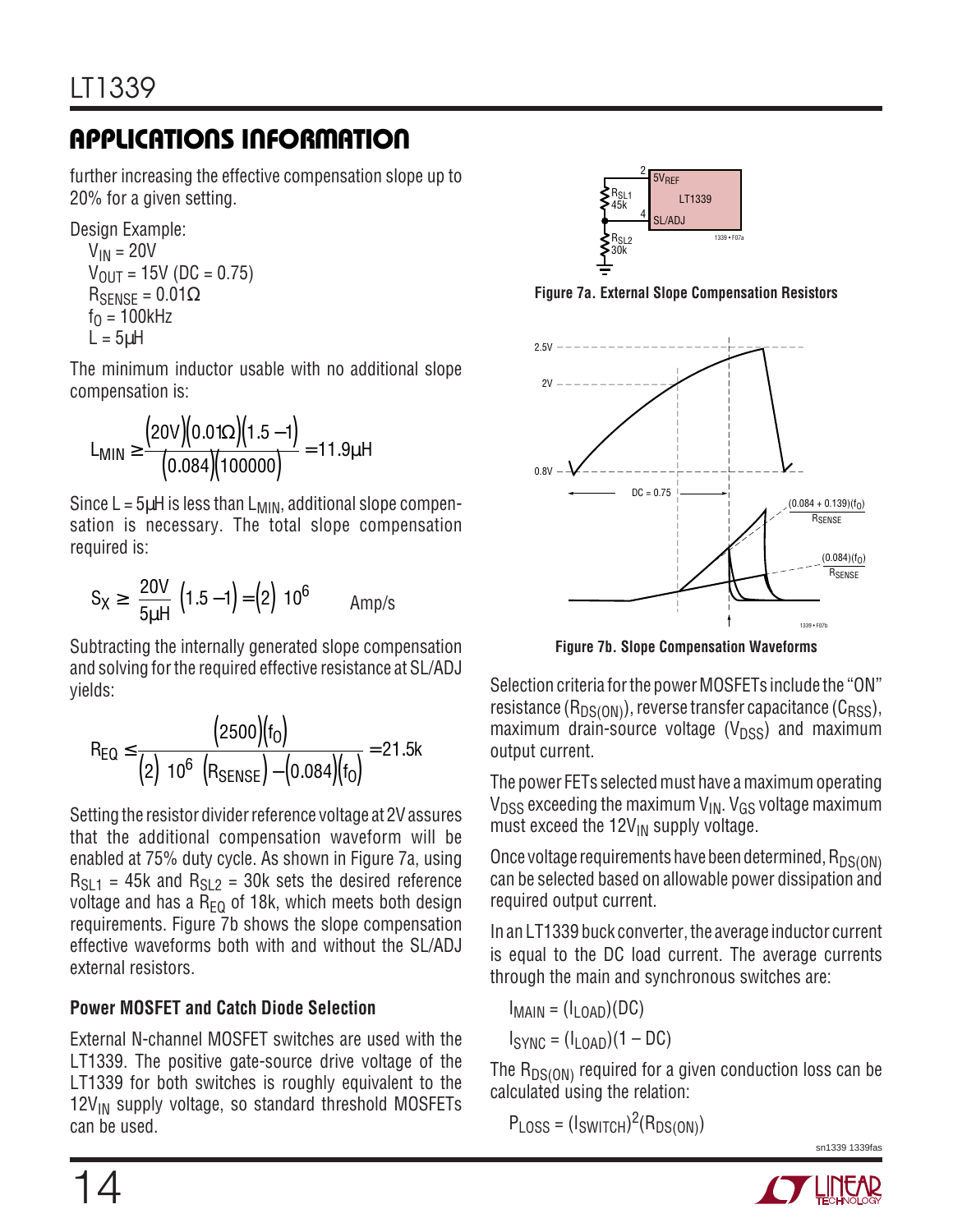In high voltage applications  $(V_{IN} > 20V)$ , the topside switch is required to slew very large voltages. As  $V_{IN}$  increases, transition losses increase through a square relation, until it becomes the dominant power loss term in the main switch. This transition loss takes the form:

 $P_{TR} \approx (k)(V_{IN})^2 (I_{MAX})(C_{RSS})(f_0)$ 

where k is a constant inversely related to the gate drive current, approximated by  $k = 2$  in LT1339 applications.

The maximum power loss terms for the switches are thus:

 $P_{\text{MAIN}} = (DC)(I_{\text{MAX}})^{2}(1 + \delta)(R_{DS(ON)}) +$  $2(V_{\mathsf{IN}})^2(\mathsf{I}_{\mathsf{MAX}})(\mathsf{C}_{\mathsf{RSS}})(\mathsf{f}_\mathsf{O})$  $P_{SYNC} = (1 - DC)(I_{MAX})^2(1 + \delta)(R_{DS(ON)})$ 

The  $(1 + \delta)$  term in the above relations is the temperature

dependency of  $R_{DS(ON)}$ , typically given in the form of a normalized  $R_{DS(ON)}$  vs Temperature curve in a MOSFET data sheet.

In some applications, parasitic FET capacitances couple the negative going switch node transient onto the bottom gate drive pin of the LT1339, causing a negative voltage in excess of the Absolute Maximum Rating to be imposed on that pin. Connection of a catch Schottky (rated to about 1A is typically sufficient) from this pin to ground will eliminate this effect.

### **CIN and COUT Supply Decoupling Capacitor Selection**

The large currents typical of LT1339 applications require special consideration for the converter input and output supply decoupling capacitors. Under normal steady state operation, the source current of the main switch MOSFET is a square wave of duty cycle  $V_{\text{OUT}}/V_{\text{IN}}$ . Most of this current is provided by the input bypass capacitor. To prevent large input voltage transients and avoid bypass capacitor heating, a low ESR input capacitor sized for the maximum RMS current must be used. This maximum capacitor RMS current follows the relation:

$$
I_{RMS} \approx \frac{(I_{MAX})(V_{OUT}(V_{IN}-V_{OUT}))^{1/2}}{V_{IN}}
$$

which peaks at a 50% duty cycle, when  $I<sub>RMS</sub> = I<sub>MAX</sub>/2$ . Capacitor ripple current ratings are often based on only 2000 hours (three months) lifetime; it is advisable to derate either the ESR or temperature rating of the capacitor for increased MTBF of the regulator.

The output capacitor in a buck converter generally has much less ripple current than the input capacitor. Peak-topeak ripple current is equal to that in the inductor  $(\Delta I_L)$ , typically a fraction of the load current.  $C_{\text{OUT}}$  is selected to reduce output voltage ripple to a desirable value given an expected output ripple current. Output ripple  $(\Delta V_{OUT})$  is approximated by:

 $\Delta V_{\text{OUT}} \approx \Delta I_{\text{L}} \{\text{ESR} + [(4)(f_{\text{O}}) \bullet C_{\text{OUT}}]^{-1}\}$ 

where  $f_0$  = operating frequency.

#### **Efficiency Considerations and Heat Dissipation**

High output power applications have inherent concerns regarding power dissipation in converter components. Although high efficiencies are achieved using the LT1339, the power dissipated in the converter climbs to relatively high values when the load draws large amounts of power. Even at 90% efficiency, an application that provides 500W to the load has conversion loss of 55W.

<sup>2</sup>R dissipation through the switches, sense resistor and inductor series resistance create substantial losses under high currents. Generally, the dominant  $1^2R$  loss is evident in the FET switches. Loss in each switch is proportional to the conduction time of that switch. For example, in a 48V to 5V converter the synchronous FET conducts load current for almost 90% of the cycle time and thus, requires greater consideration for dissipating I2R power.

Gate charge/discharge current creates additional current drain on the 12V supply. If powered from a high voltage input through a linear regulator, the losses in that regulator device can become significant. A supply solution bootstrapped from the output would draw current from a lower voltage source and reduce this loss component.

Transition losses are significant in the topside switch FET when high  $V_{IN}$  voltages are used. Transition losses can be estimated as:

 $P_{\text{TLOS}} \approx 2(V_{\text{IN}})^2(I_{\text{MAX}})(C_{\text{RSS}})(f_0)$ 

Since the conduction time in the main switch of a 48V to 5V converter is small, the I<sup>2</sup>R loss in the main switch FET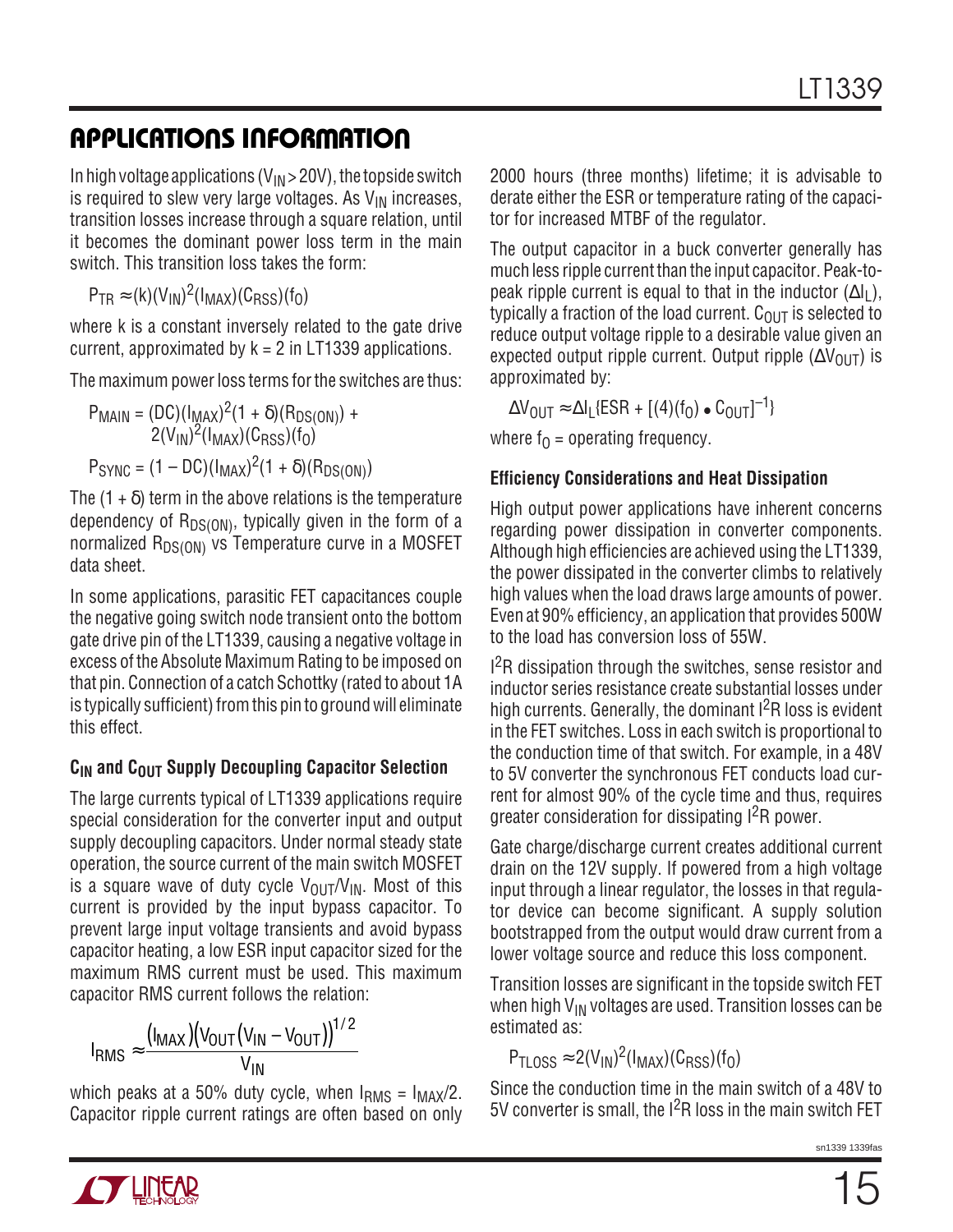is also small. However, since the FET gate must switch up past the 48V input voltage, transition loss can become a significant factor. In such a case, it is often prudent to take the increased I2R loss of a smaller FET in order to reduce  $C<sub>RSS</sub>$  and thus, the associated transition losses.

#### **Gate Drive Buffers**

The LT1339 is designed to drive relatively large capacitive loads. However, in certain applications, efficiency improvements can be realized by adding an external buffer stage to drive the gates of the FET switches. When the switch gates load the driver outputs such that rise/fall times exceed about 100ns, buffers can sometimes result in efficiency gains. Buffers also reduce the effect of back injection into the bottom side driver output due to coupling of switch node transitions through the switch FET  $C_{\text{MILLER}}$ .

### **Paying the Physicists**

In high power synchronous buck configurations, certain physical characteristics of the external MOSFET switches can impact conversion efficiency. As the input voltage approaches about 30V, the bottom MOSFETs will begin to exhibit "phantom turn-on." This phenomenon is caused by coupling of the instantaneous voltage step on the bottom side switch drain through  $C_{\text{MILLER}}$  to the device gate, yielding internal localized gate-source voltages above the turn-on threshold of the FET. This generates a shootthrough blip that ultimately eats away at efficiency numbers. In Figure 8 a negative prebias circuit is added to the bottom side gate. The addition of this ∼3V of negative offset to the bottom gate drive provides additional offstate voltage range to prevent phantom turn-on.



**Figure 8. Bottom Side Driver Negative Prebias Circuit**

This type of prebias circuit is used in the 48V to 5V, 50A converter pictured in the Typical Applications section.

As currents increase beyond the 10A to 15A range, the bottom side FET body diode experiences hard turn-on during switch dead time due to local current loop inductance preventing the timely transfer of charge to the Schottky catch diode. The charge current required to commutate this body diode creates a high dV/dt Schottky avalanche when the diode charge is finally exhausted (due to an effective inductor current discontinuity at the moment the body diode no longer requires charge). This generates an increased turn-on power burst in the topside switch, causing additional conversion efficiency loss. This effect of this parasitic inductance can be reduced by using  $FETKEY^M$  MOSFETs, which have parallel catch Schottky diodes internal to their packages. FETKEY MOSFETs are not available for high voltages, so as input voltage continues to increase, they can no longer be used. Because this necessitates the use of discrete FETs and Schottkys, interdigitation of a number of smaller devices is required to minimize parasitic inductances. This technique is also used in the 48V to 5V, 50A converter shown in the Typical Applications section.

#### **Optimizing Transient Response—Compensation Component Values**

The dominant compensation point for an LT1339 converter is the  $V_C$  pin (Pin 7), or error amplifier output. This pin is connected to a series RC network,  $R_{VC}$  and  $C_{VC}$ . The infinite permutations of input/output filtering, capacitor ESR, input voltage, load current, etc. make for an empirical method of optimizing loop response for a specific set of conditions.

Loop response can be observed by injecting a step change in load current. This can be achieved by using a switchable load. With the load switching, the transient response of the output voltage can be observed with an oscilloscope. Iterating through RC combinations will yield optimized response. Refer to LTC Application Note 19 in 1990 Linear Applications Handbook, Volume 1 for more information.

**FETKEY** is a trademark of International Rectifier Corporation.

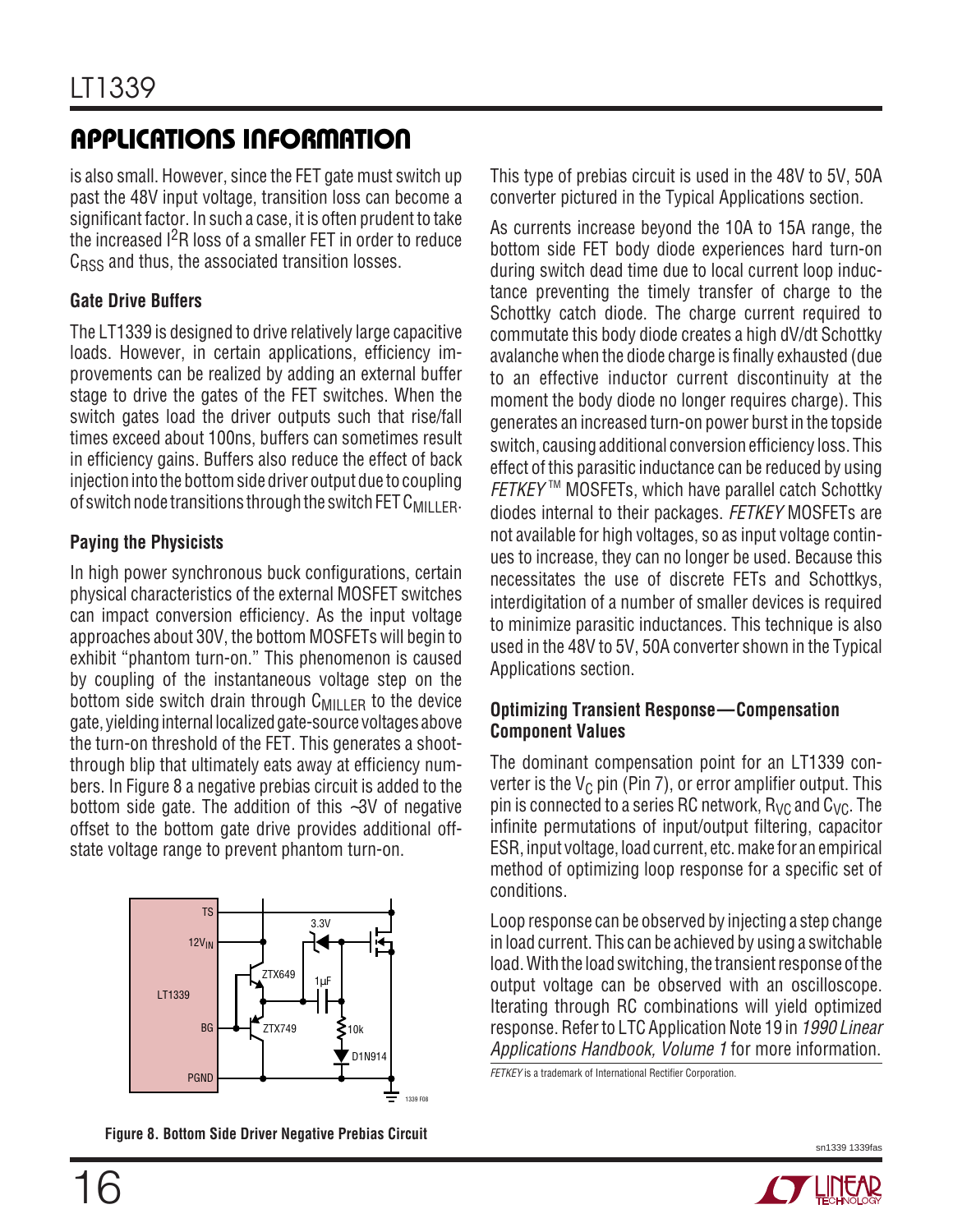### **TYPICAL APPLICATIONS U**

**48V to 1.8V 2-Transistor Synchronous Forward Converter**

48V to 1.8V 2-Transistor Synchronous Forward Converter



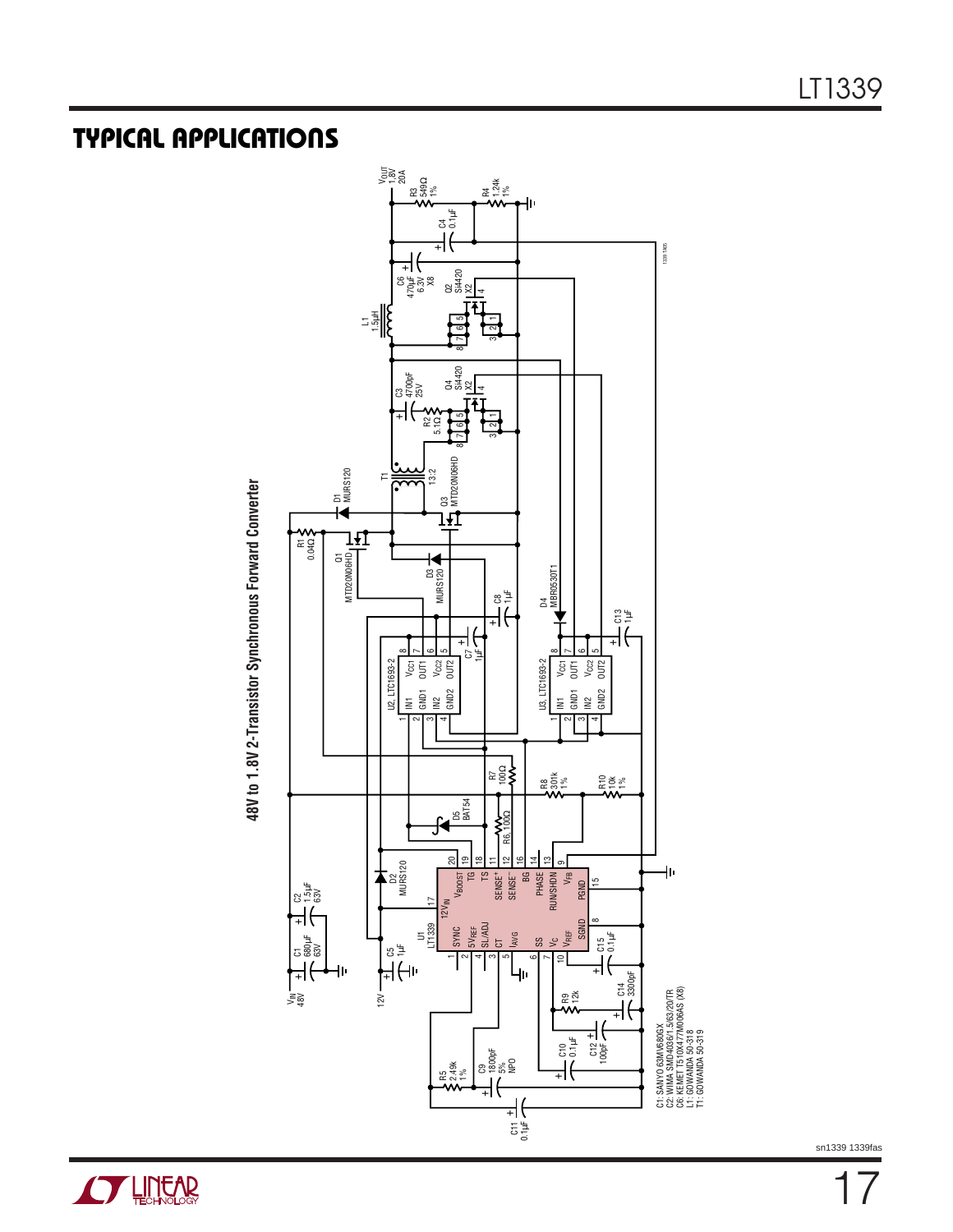### **TYPICAL APPLICATIONS U**



LINEAD **ITT**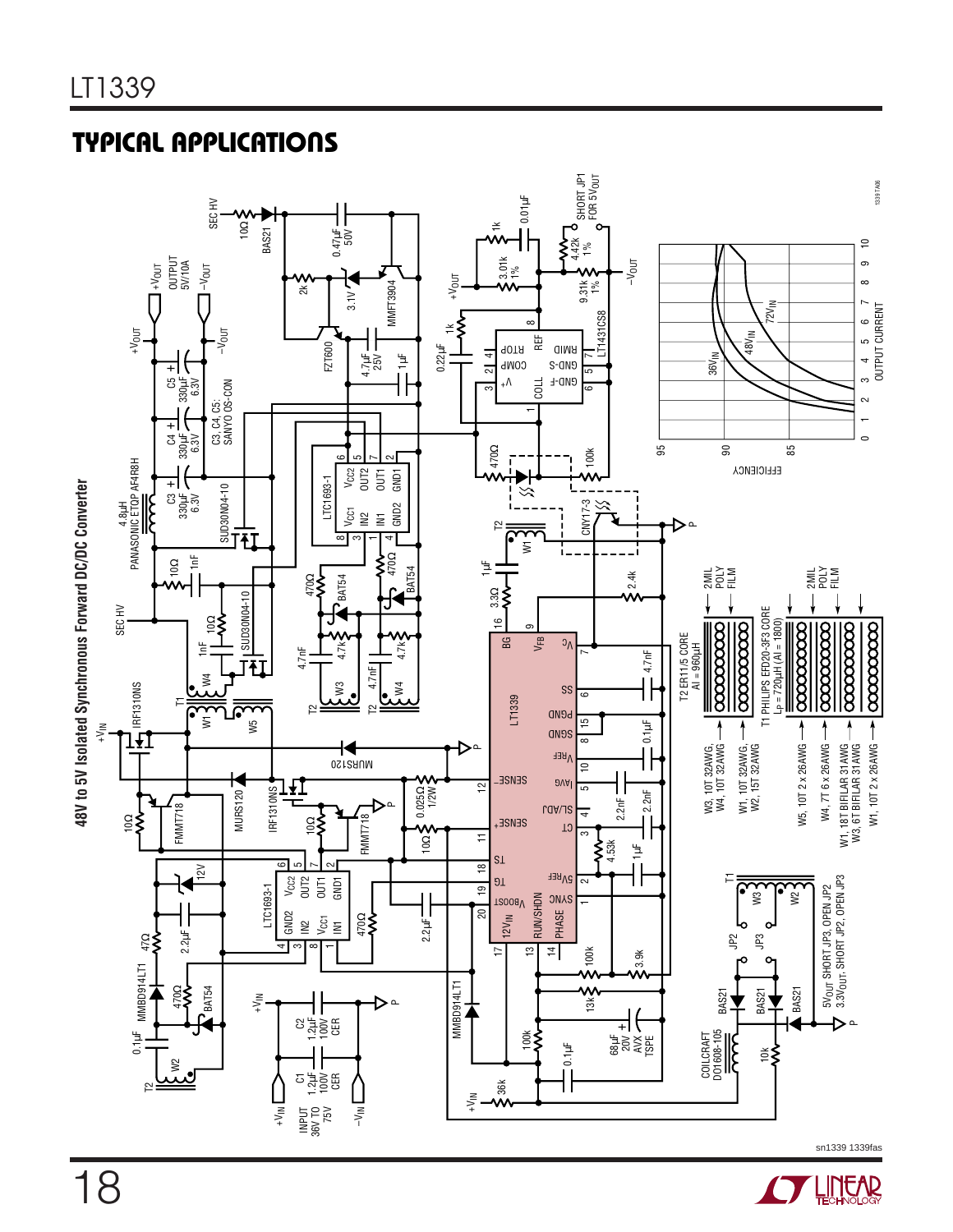### **TYPICAL APPLICATIONS U**



**5V to 28V DC/DC Synchronous Boost Converter Limits Input Current at 60A (DC)**

**PACKAGE DESCRIPTION**

**U Dimensions in inches (millimeters) unless otherwise noted.**





\*\*DIMENSION DOES NOT INCLUDE INTERLEAD FLASH. INTERLEAD FLASH SHALL NOT EXCEED 0.010" (0.254mm) PER SIDE



Information furnished by Linear Technology Corporation is believed to be accurate and reliable. However, no responsibility is assumed for its use. Linear Technology Corporation makes no representation that the interconnection of its circuits as described herein will not infringe on existing patent rights.

19

s20 (WIDE) 0396<br>Sn1339 1339fas